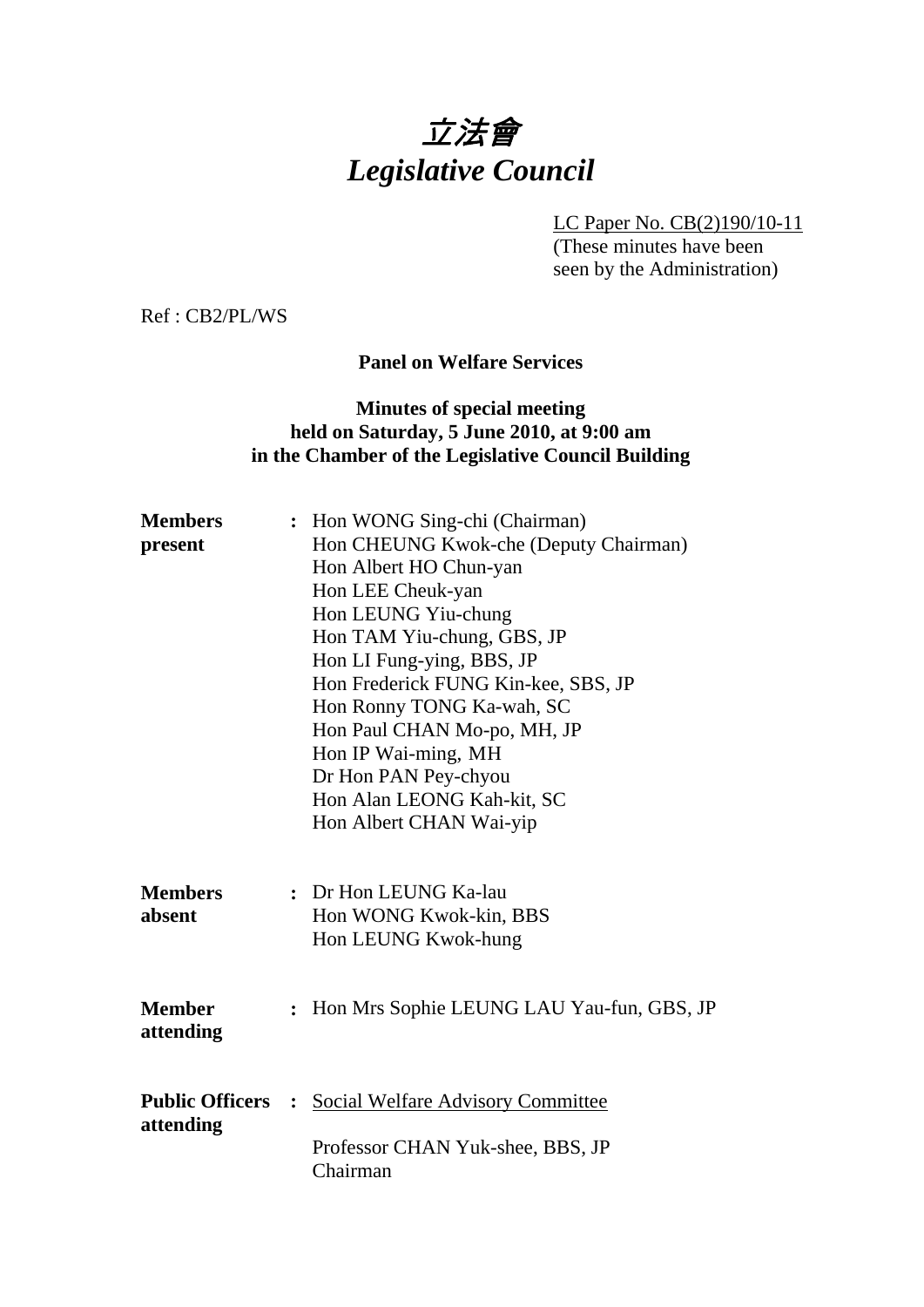Ms Maggie CHAN Member

Mr Quentin FONG Member

Mr Herman HUI, BBS, JP Member

Mr Jovy SUEN Member

Mr TUNG Chi-fat Member

Mr Benedict WONG, MH, JP Member

Mr Michael WONG Member

Ms Lisa YIP, JP Member

Miss Vicky CHEUNG Secretary

Attendance by : Session 1 **invitation** 

**Hong Kong Women Development Association** 

Ms AU YEUNG Po-chun Vice-Chairperson

**Hong Kong Social Workers Association** 

Mr Frederick LAI Wing-hoi President

Association for the Right of the Elderly

Mr CHAN Kam-ming Vice Chairperson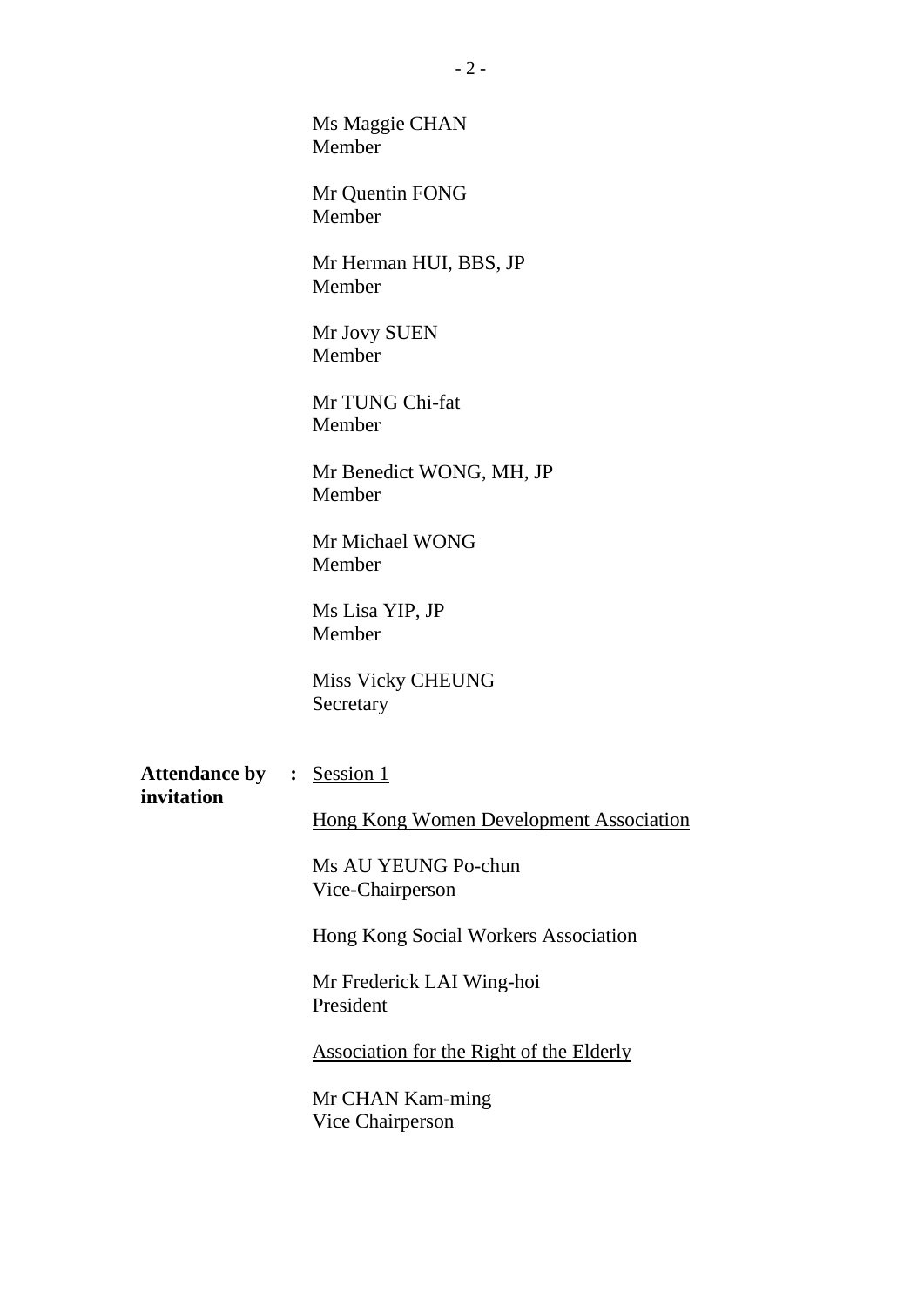The Hong Kong Federation of Trade Unions, Social Affairs Committee

Mr KWOK Wai-keung

**Concerning CSSA Review Alliance** 

Ms SONGSIRISAKUL Ma-lee Member

Miss LAM Man-wa Member

CSSA Concern Group

Ms KONG Hung-lui Member

Hong Kong Policy Viewers

Mr KUNG Wai-sum Committee Member

Hong Kong Blind Union

Mr CHONG Chan-yau President

Staff Union of Mental Health Association of Hong Kong

Mr CHEUNG Chor-kin Chairman

The Forthright Caucus

Mr Fernando CHEUNG Chairperson

**Frontline Welfare Employees' Union** 

Mr KONG Kwai-sang

爭取資助院舍聯席

Ms HO Bo-ching Convenor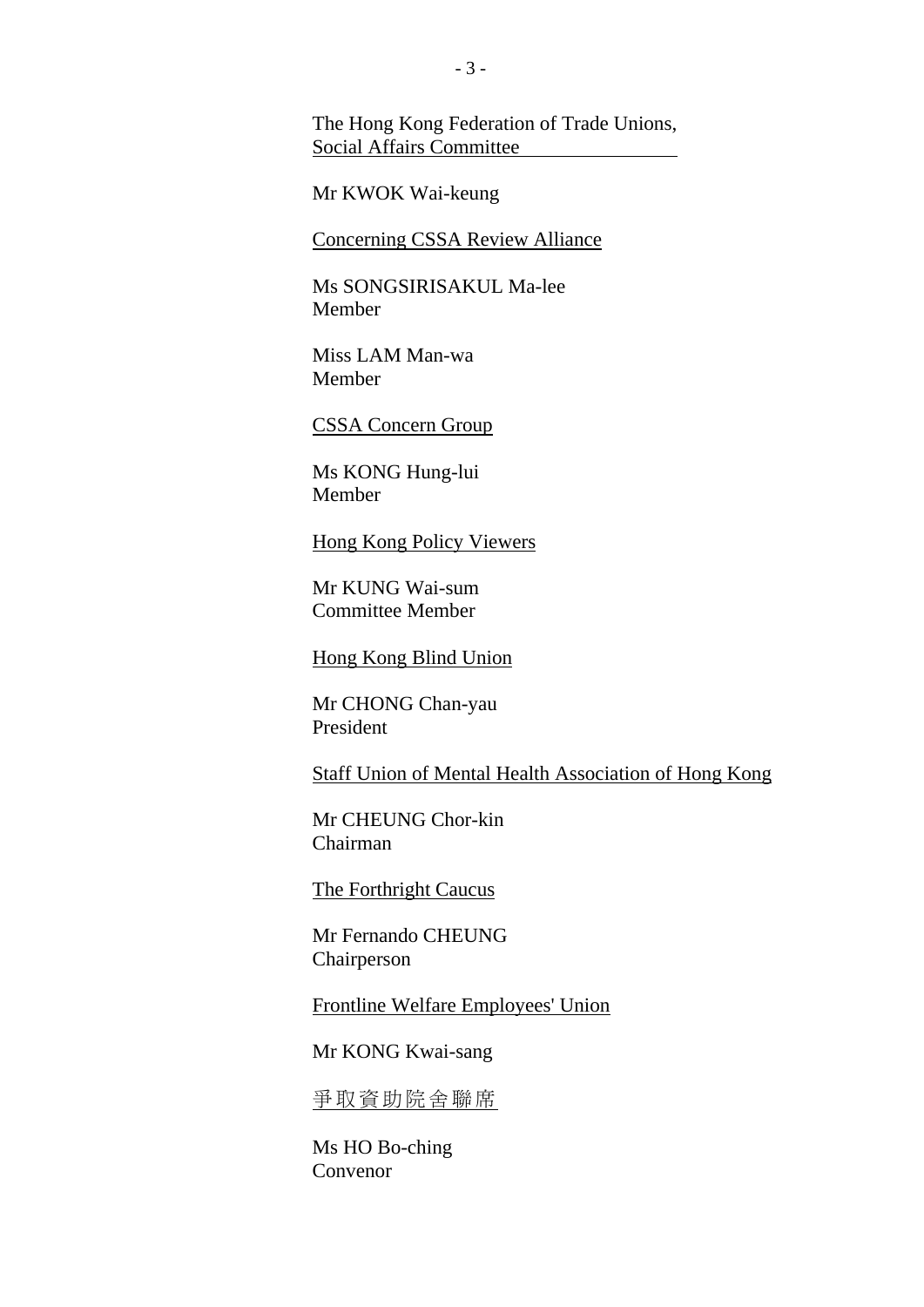#### Ms YU Sau-chu, MH, JP, member of Sha Tin District Council

#### Anti "False Harmony" Alliance

Mr Eddie TSE Sai-kit

高官良心監察組

Mr CHIN Wai-lok

Concern Group for Women Poverty

Ms HO Foei-lin Secretary

The Hong Kong Council of Social Service

Dr Timothy W L CHAN Business Director (Service Development)

Ms Wendy K Y WU Chairperson of Standing Committee on Service Development

Grassroots Development Centre

Ms WONG Ling-hei Member

Chinese Grey Power

Ms LO Siu-lan Chairlady

Labour Rights Commune

Mr WONG Chi-kwan Member

Kwai Chung Estate Residents' Right Concern Group

Mr CHANG Biu Chairman

Ms TANG Lai-kwan Treasurer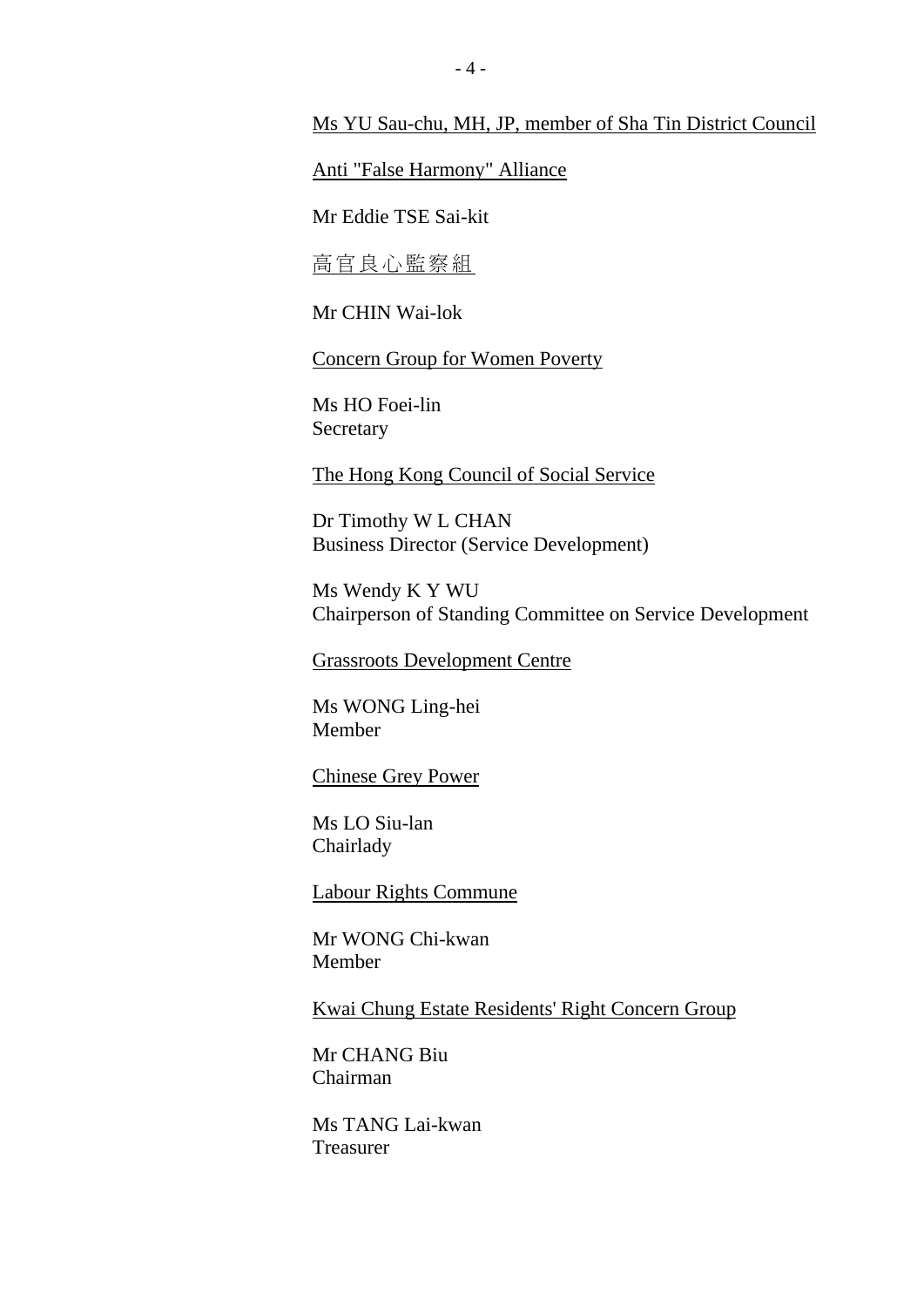Session 2

Alliance for Universal Pension

Mr AU YEUNG Kwun-tung **Organizer** 

Sham Shui Po Community Association

Miss CHOW Kit-yin Chairperson

Youth Assistant for the Underprivileged

Mr Hendrick LUI Chi-hang Chairperson

Civic Party

Mr Bill LAY Exco Member

**Labour-welfare Group of Democratic Party** 

Mr TIK Chi-yuen Convenor

The Association of Parents of the Severely Mentally Handicapped

Ms CHENG Yee-man Chairman

Government Mod 1 Staff General Union

Mr TSUI Yat-keung Vice-Chairperson

The Concerned Group of Small Welfare Agencies

Mr CHAN Wing-kai Vice-Convener

The Church of United Brethren in Christ

Ms WONG Sau-wa Service Coordinator, Social Service Division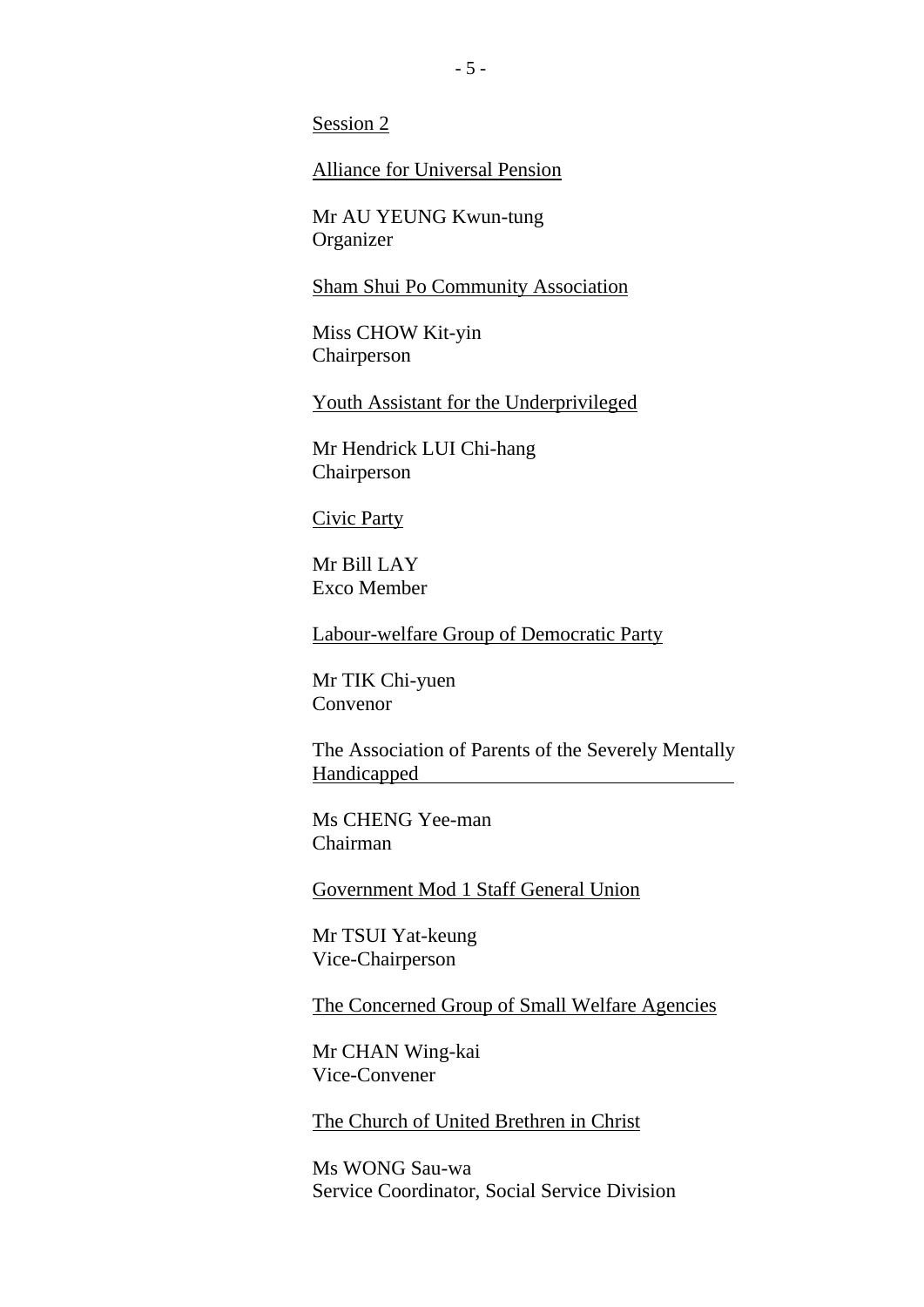Ageneration

Mr FAN Lap-hin Project Co-ordinator

COURTYARD - Mutual Support Network among Self**-**help Groups

Mr YEUNG Kin-bun Organizer

The Hong Kong Joint Council of Parents of the Mentally Handicapped

Mrs YU CHEUNG Pui-lan Executive Committee

#### 西營盤住屋權益關注組

Ms CHUNG Ching-ha Representative

Catholic Diocese of Hong Kong, Diocesan Pastoral Centre for Workers (NT)

Mr Augustine YU Siu-po Program Officer

Evangelical Embassy

Ms LAW Lai-ping Group Member

North District Employment Concern Group

Ms KWOK Yuen-yee Group Member

Hong Kong Human Rights Monitor

Mr KWOK Hiu-chung **Officer**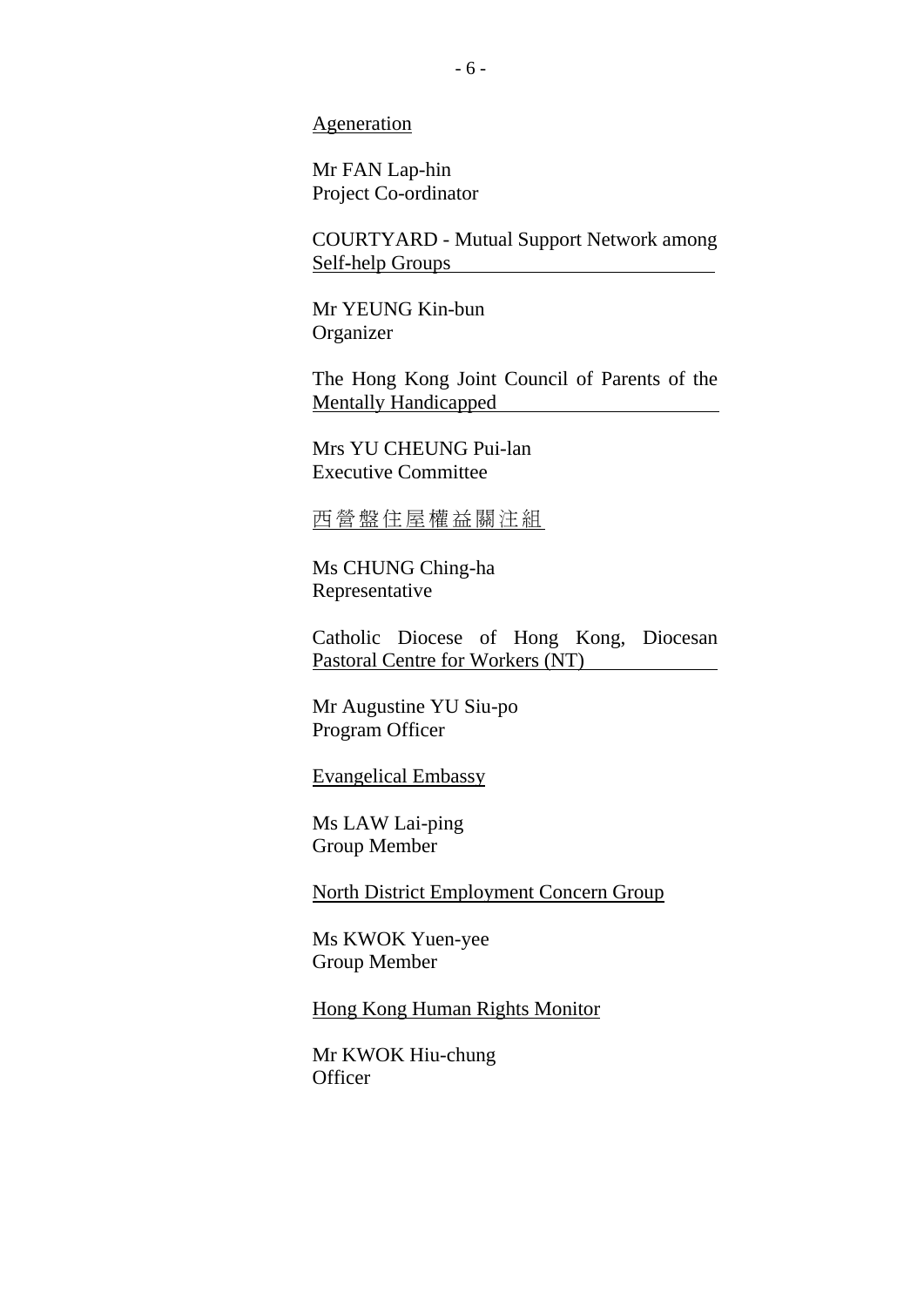Hong Kong Association for Parents of Persons with Physical Disabilities

Ms Ivy TAM Member

#### 「誰是政棍」監察研究小組

Mr MAN Yau-tong Chairman

Community Care and Nursing Home Workers General Union

Ms CHUNG Wai-ling Chairperson

Committee of Social Service Unions, Hong Kong Confederation of Trade Unions (HKCTU)

Ms CHO Wai-lin Committee Member

Hong Kong Federation of Social Work Students

Mr LEE Chak-man External Vice President

Hong Kong Christian Institute

Mr TANG Wing-fai Programme Secretary

**Clerk in : Miss Betty MA attendance** Chief Council Secretary (2) 4

**Staff in :** Ms Yvonne YU **attendance** Senior Council Secretary (2) 5

> Miss Maggie CHIU Legislative Assistant (2) 4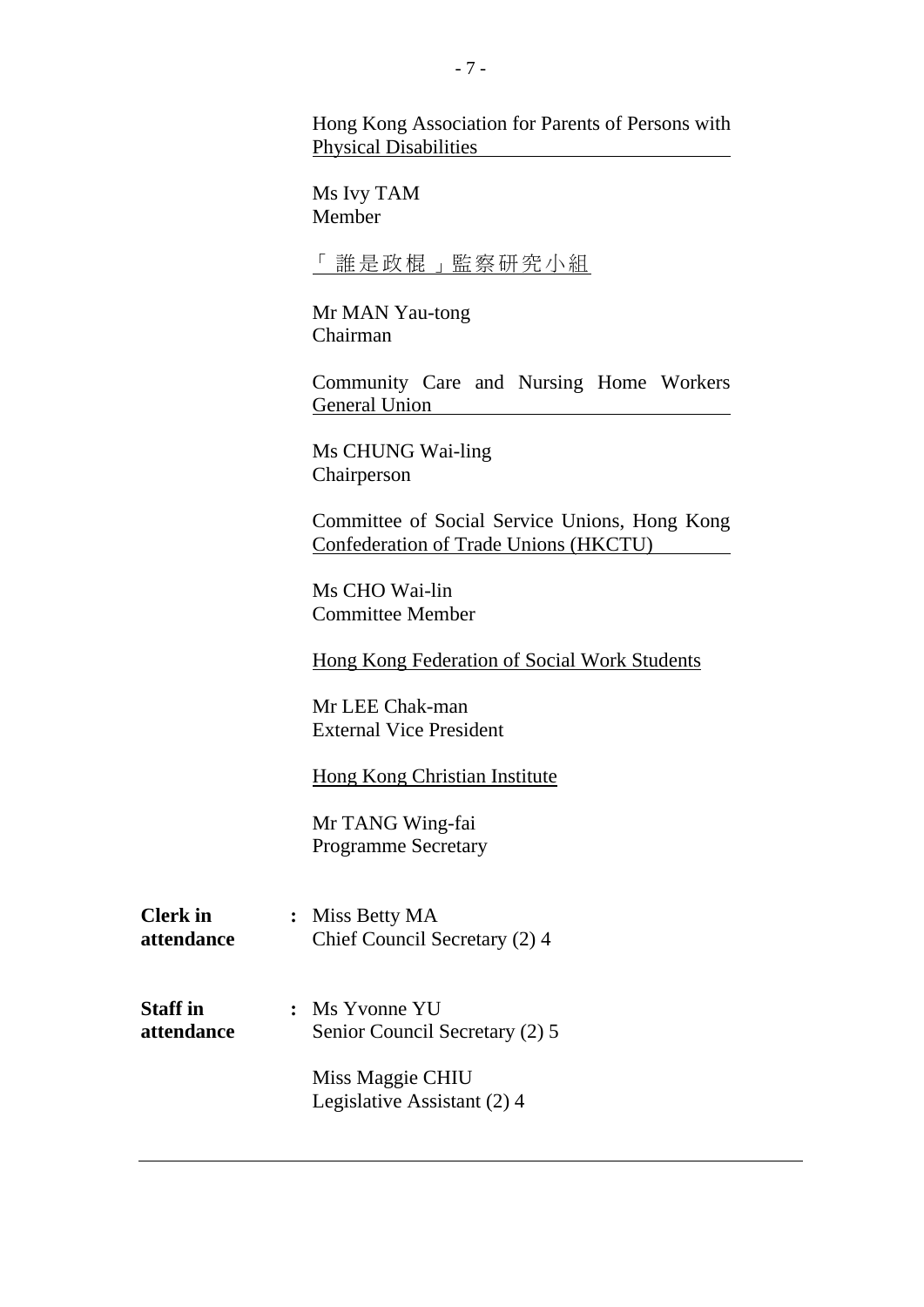#### Action

## **I. Long-term social welfare planning**

[LC Paper Nos. CB(2)1649/09-10(01) to (04), CB(2)1691/09-10(01) to (03), CB(2)1721/09-10(01) to (07) and CB(2)1733/09-10(01) to (12)]

The Chairman said that the special meeting was convened to receive views from deputations on the long-term social welfare planning in Hong Kong. He thanked the Chairman and members of the Social Welfare Advisory Committee ("SWAC") for attending the meeting. The Chairman further said that in view of the number of deputations indicating interest to express their views on the subject, a further special meeting would be held on 26 June 2010 to receive other deputations on the subject. The next meeting would also meet with deputations on the review on the implementation of the Integrated Family Services Centre Service Mode.

#### Meeting with deputations

#### *Session one*

2. At the invitation of the Chairman, 21 deputations attended session one and presented their views on the long-term social welfare planning. A summary of the deputations' views is in the **Appendix**.

#### *Discussions*

3. At the invitation of the Chairman, Professor CHAN Yuk-shee, Chairman of SWAC ("Chairman/SWAC") said that SWAC released a consultation paper on the long-term social welfare planning in April 2010. Since then, SWAC had held four consultation sessions up to the meeting date to gauge the views of and elicit comments from the stakeholders on the consultation paper. He stressed that the consultation paper looked into the subject of long-term welfare planning at a macro level. It set out the guiding principles for social welfare planning and the strategic directions for providing welfare services to address welfare-related issues at a macro level, instead of focusing on service provision in individual areas. He hoped that the consultation document would help align objectives for developing more concrete proposals on service provision in specific areas. SWAC would analyse the views received during the consultation with a view to formulating its views and recommendations on welfare planning for consideration by the Administration.

4. Mr IP wai-ming considered that the consultation exercise on the long-term social welfare planning should be spearheaded by the Government rather than SWAC. Noting that SWAC invited comments on 15 questions relating to social welfare issues set out in Chapter 6 of the consultation paper, Mr IP wondered whether and how SWAC would draw up recommendations for the Government's consideration if no consensus views were collected from the consultation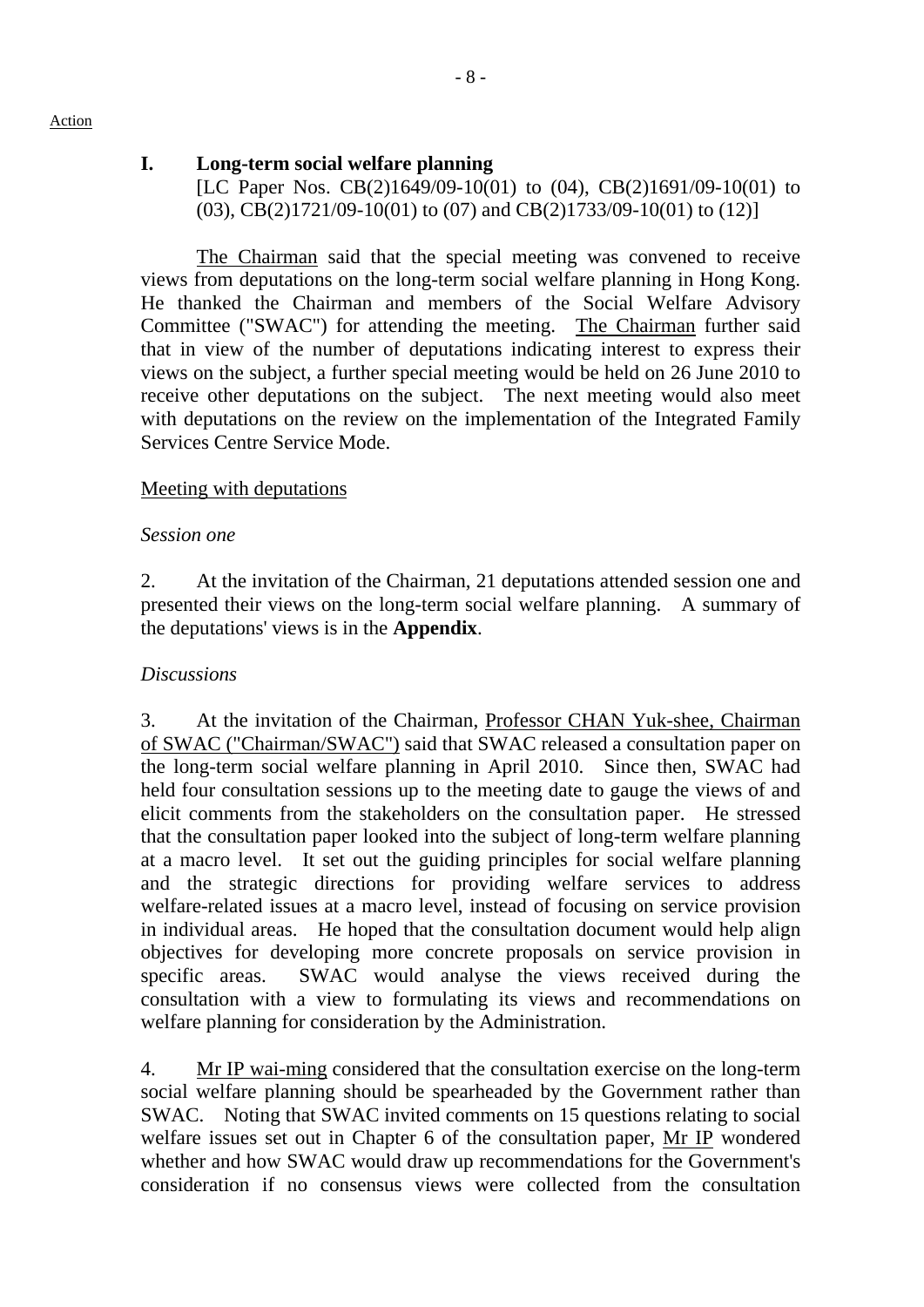#### Action

exercise. With reference to the introduction chapter of the consultation paper, Mr IP was concerned whether SWAC had ruled out the possibility of adopting the Five-Year Plan mechanism for planning the social welfare services from the outset. He asked whether SWAC would study specifically the working-poor problem and the proposal of introducing a universal retirement protection scheme and draw up concrete proposals in that regard.

5. Chairman/SWAC said that as explained earlier, the consultation paper looked into the subject of long-term welfare planning at a macro level, with a view to formulating a blueprint of the future social welfare development in Hong Kong at the current stage of consultation. The proposals were not targeted at addressing specific problems, resources allocation and prioritisation in individual welfare areas. Chairman/SWAC further said that SWAC would deliberate on the views and comments received and prepare a report for consideration by the Administration.

6. Mr Albert HO was of the view that the key issues affecting the provision of welfare services raised in the consultation paper, as well as the guiding principles and strategic directions proposed to be adopted for the long-term social welfare planning were in line with the Administration's thinking. He wondered whether the Administration had been consulted prior to the release of the consultation paper and enquired about the relationship between SWAC and the Government.

7. Ms Maggie CHAN, member of SWAC, said that a Task Group on Welfare Planning ("Task Group") had been set up under SWAC to take forward the study and formulate the consultation framework. With the assistance of the Task Group, SWAC released the consultation paper in April 2010. The consultation paper sought to set out the initial views of SWAC on long-term welfare planning at a macro level and collect the views of stakeholders on the subject. SWAC would analyse the views collected and decide on the topics for further study. She stressed that the consultation was an independent exercise conducted by SWAC.

8. Mr TUNG Chi-fat, member of SWAC acknowledged that some deputations were gravely concerned about the provision of welfare services in specific areas, such as the provision of residential care services for the elderly. He advised that the current study being undertaken by SWAC aimed at studying welfare-related issues at a macro level and developing a blueprint for the future welfare system, instead of focusing on the service provision in specific areas.

9. Mr TAM Yiu-chung said that while SWAC's study aimed at deliberating on strategies for provision of welfare services at a macro level, the deputations were concerned about individual service areas. He wondered how SWAC would, in the light of the views collected, draw up recommendations for the consideration of the Administration.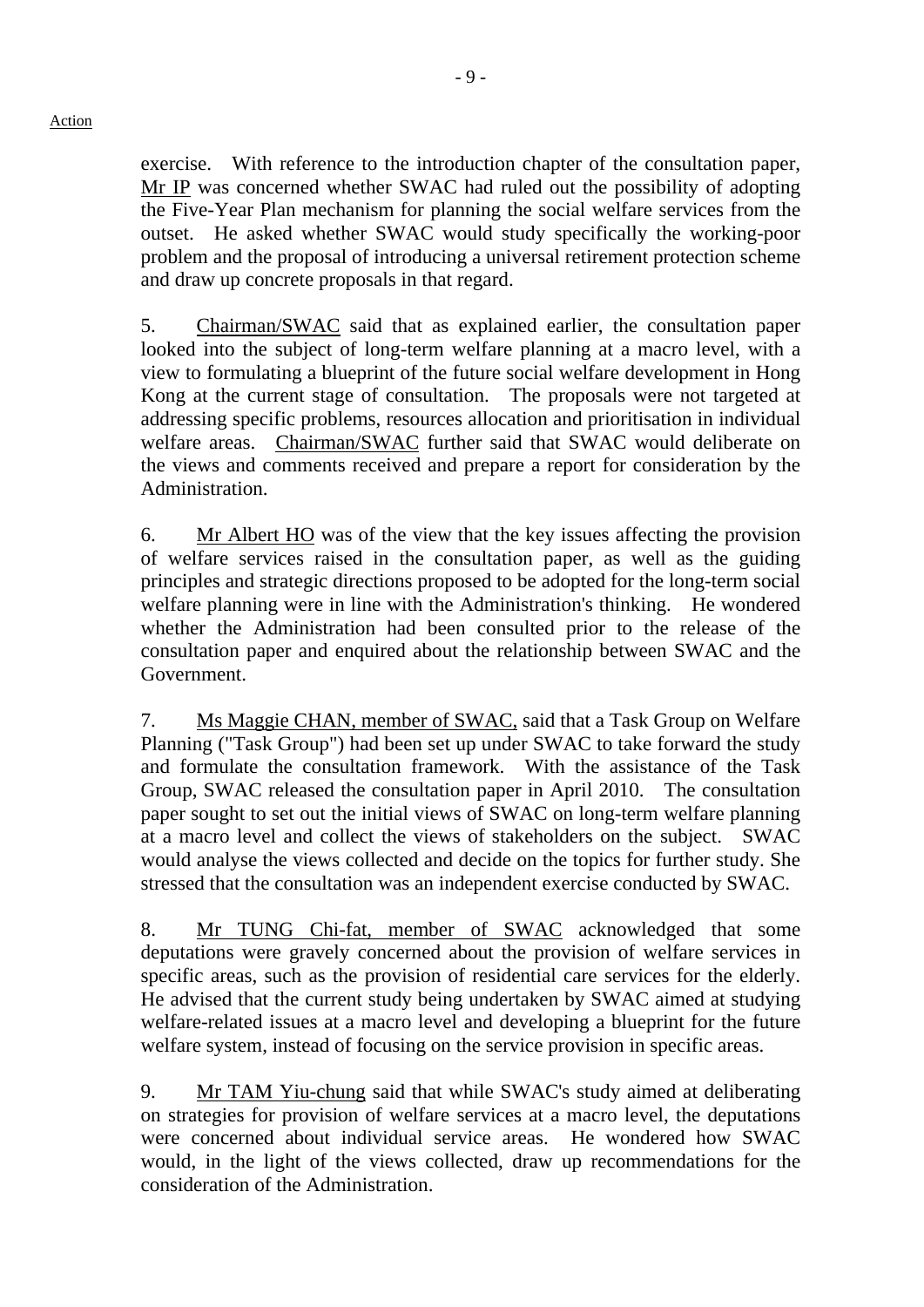10. Chairman/SWAC stressed that the current study looked into the subject of welfare planning at a macro level. He noted however that many stakeholders were concerned about individual service areas. SWAC would thoroughly study and analyse the views received during the consultation period and prepare a report for consideration by the Administration. Chairman/SWAC said that SWAC would not make recommendations on the prioritisation of individual welfare service areas. It would set out the guiding principles and strategic directions proposed to adopt for the long-term social welfare planning.

11. Mr CHAN Wai-yip welcomed the commission of the study on the long-term social welfare planning in Hong Kong, having regard to the fact that the existing welfare system was far lagged behind those in many overseas countries. However, he considered that the guiding principles and strategic directions for the long-term social welfare planning set out in the consultation paper were similar to the thinking of the Government. He appealed to SWAC to conduct an impartial study with a view to critically examining the existing welfare system.

12. Mr Alan LEONG expressed support for the adoption of a Five-Year Plan mechanism for planning of social welfare services. He was delighted to note that SWAC had not ruled out the possibility of reinstating the mechanism in considering the way forward for the long-term planning of social welfare in Hong Kong. Mr LEONG enquired about the scope to which SWAC could recommend changes to the existing welfare system upon completion of the consultation exercise. In response, Chairman/SWAC said that there was room for SWAC to offer its views and make recommendations to the Administration through the study. The study of the guiding principles and strategic directions was the first step of and critical for the study on long-term welfare planning. He further said that upon completion of the consultation, SWAC would thoroughly study and analyse the views and comments received and prepare a report for consideration by the Administration.

*[The meeting was suspended for a 5-minute break and resumed at 10:55 am.]* 

## *Session two*

13. At the invitation of the Chairman, 23 deputations attended session two and presented their views on the long-term social welfare planning. A summary of the deputations' views is in the **Appendix**.

14. Mr CHEUNG Kwok-che was regrettable that no representative from the Administration had attended the meeting. Mr CHEUNG was of the view that SWAC should make recommendation on the mechanism for social welfare planning for the consideration of the Administration. Mr CHEUNG further asked when SWAC would submit its report to the Administration for consideration.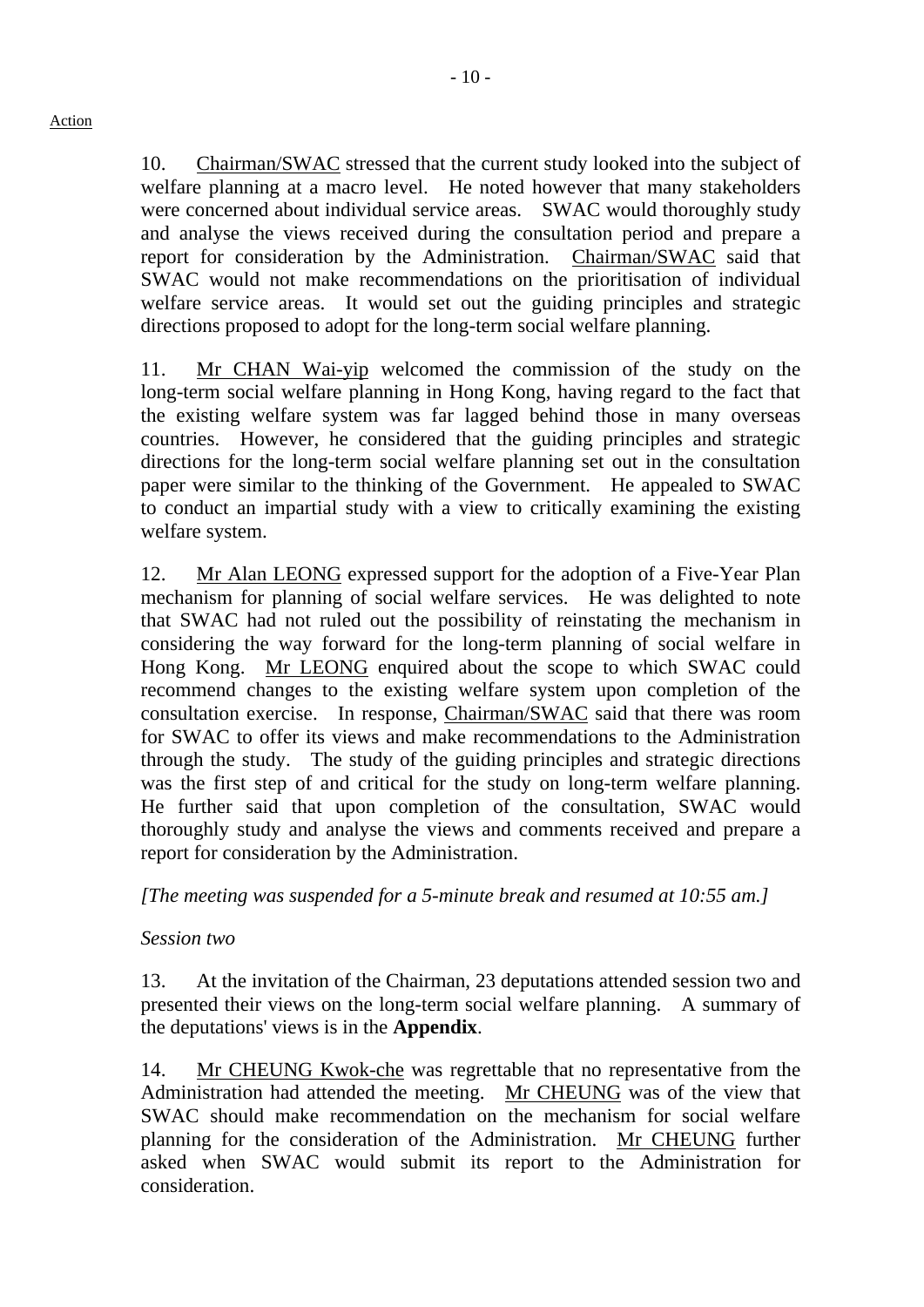15. With reference to the deputations' call for wider consultation, Mr CHEUNG Kwok-che and Mr LEUNG Yiu-chung were concerned whether and how SWAC would consider soliciting public views from the community at large on the long-term social welfare planning. Mr LEUNG enquired SWAC's stance on the user pays principle.

16. Mr Albert CHAN reiterated his view that SWAC should be innovative in taking forward its study on the long-term social welfare planning in Hong Kong. He strongly urged SWAC to draw up a concrete timetable for reviewing and identifying inadequacies in the existing welfare system, with a view to setting out the directions for the Government to conduct an overhaul of the existing policy planning and resources allocation process.

17. Chairman/SWAC thanked the views of deputations and members on the consultation paper. While he fully understood that many service users and service providers expected that SWAC would also examine the provision of services and resources allocation for specific service areas, he stressed that the current study of SWAC aimed at developing a blueprint for the future welfare system in a macro perspective. As regards the user pays principle, Chairman/SWAC clarified that what it actually meant was "the financially-capable pays" (能者自付). SWAC would like to invite the views from stakeholders as to whether those who were financially capable should be asked to pay for specific welfare services (能者自付) so as to widen the source of resources for welfare. Chairman/SWAC advised that to kickoff the consultation study, SWAC had invited stakeholders in the welfare sector to offer their views. Nonetheless, SWAC welcomed views and comments from the stakeholders and the community on the consultation paper, and it had scheduled a meeting to deliberate on the views collected at this stage of consultation. He added that SWAC would further consider the request for extending the consultation period.

18. The Chairman said that owing to time constraints, the Panel would receive further views and continue discussion on the subject at the special meeting to be held on 26 June 2010. As regards the concerns about the attendance of the Administration, the Chairman advised that the Panel had invited representatives of the Administration to attend the meeting. He would write to the Secretary for Labour and Welfare ("SLW") and expressed members' disappointment at the lack of representatives of the Administration at the meeting, and to invite the attendance of the Administration at the next special meeting to be held on 26 June 2010 to receive further views on the long-term social welfare planning.

(*Post-meeting note*: The reply from SLW dated 9 June 2010 was issued to members vide LC Paper No. CB(2)1791/09-10(01).)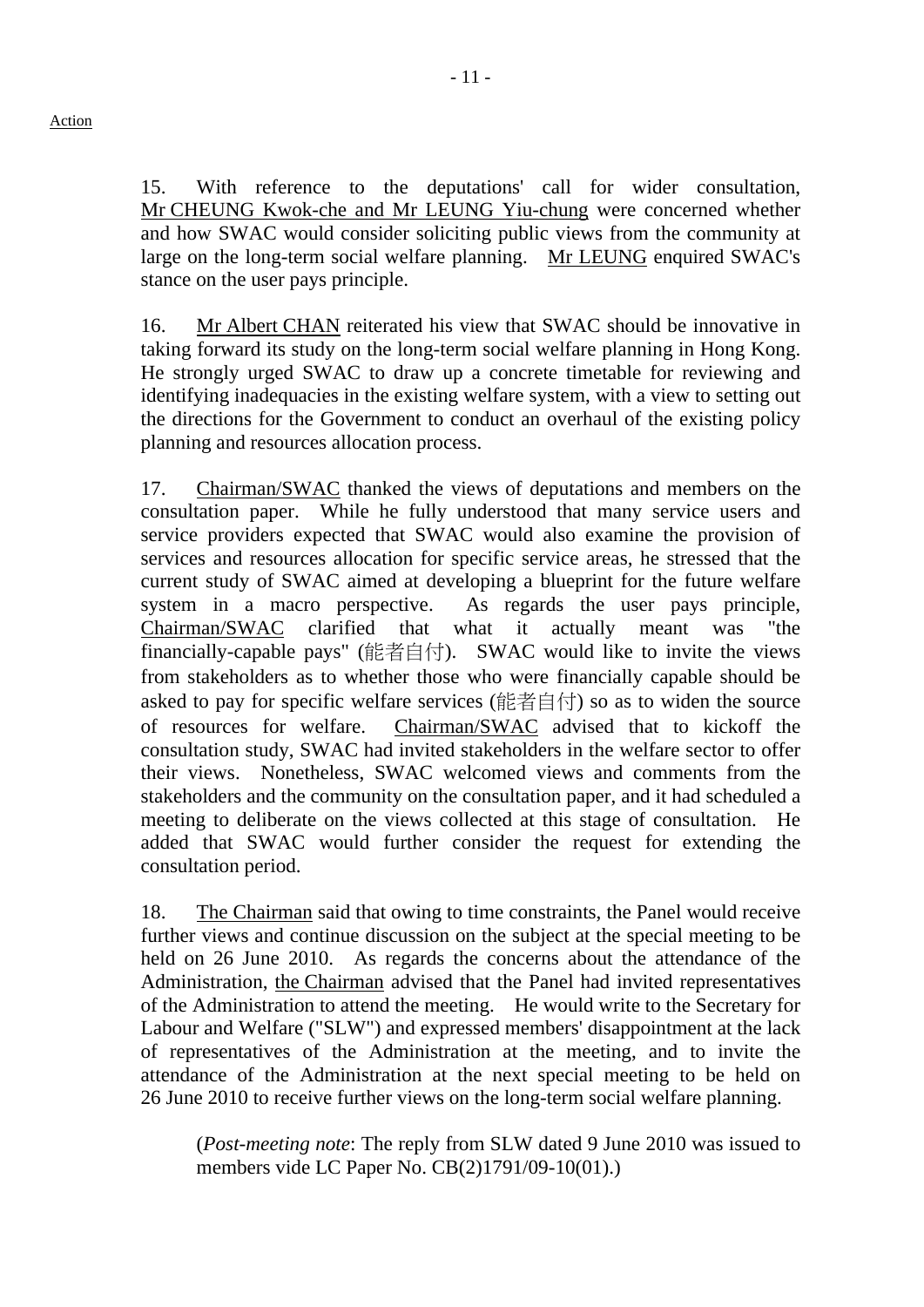- 12 -

Action

19. There being no other business, the meeting ended at 12:14 pm.

Council Business Division 2 Legislative Council Secretariat 2 November 2010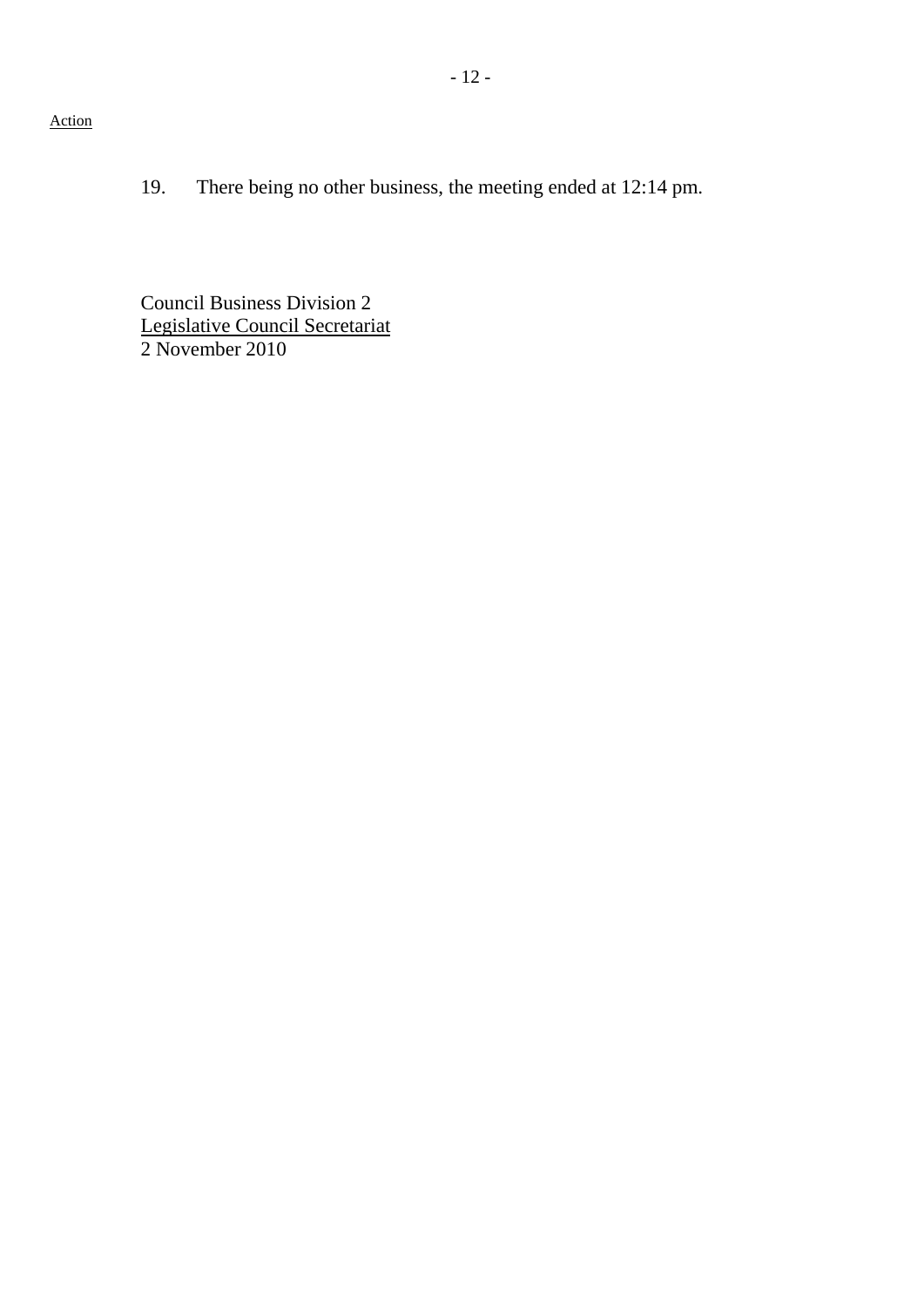## **Appendix**

## **Panel on Welfare Services**

Special meeting on Saturday, 5 June 2010

Long-term social welfare planning

Summary of views and concerns expressed by deputations

| No.       | <b>Name of deputation</b> | <b>Major views and concerns</b>                                                                                                                                                                                                                                                                                                                                                                                                                                                                                                                                                                                                                                                                                                                                                                                                                         |
|-----------|---------------------------|---------------------------------------------------------------------------------------------------------------------------------------------------------------------------------------------------------------------------------------------------------------------------------------------------------------------------------------------------------------------------------------------------------------------------------------------------------------------------------------------------------------------------------------------------------------------------------------------------------------------------------------------------------------------------------------------------------------------------------------------------------------------------------------------------------------------------------------------------------|
| Session 1 |                           |                                                                                                                                                                                                                                                                                                                                                                                                                                                                                                                                                                                                                                                                                                                                                                                                                                                         |
|           | Hong Kong Blind Union     | the issues raised in the Consultation Paper on Long-Term Social Welfare Planning in Hong<br>Kong ("the consultation paper") issued by the Social Welfare Advisory Committee ("SWAC")  <br>were non-controversial. However, the consultation paper failed to set out specific targets for<br>problem solving, such as the targets for shortening the waiting time for residential care homes<br>for the elderly ("RCHEs") and residential care homes for persons with disabilities ("RCHDs"),  <br>and poverty alleviation. Neither did the consultation paper throw light on old-age retirement<br>protection<br>the existing mechanism for public engagement and consultation on the long-term social welfare<br>planning was proven ineffective. Persons with disabilities ("PWDs") and the underprivileged<br>should be represented in the mechanism |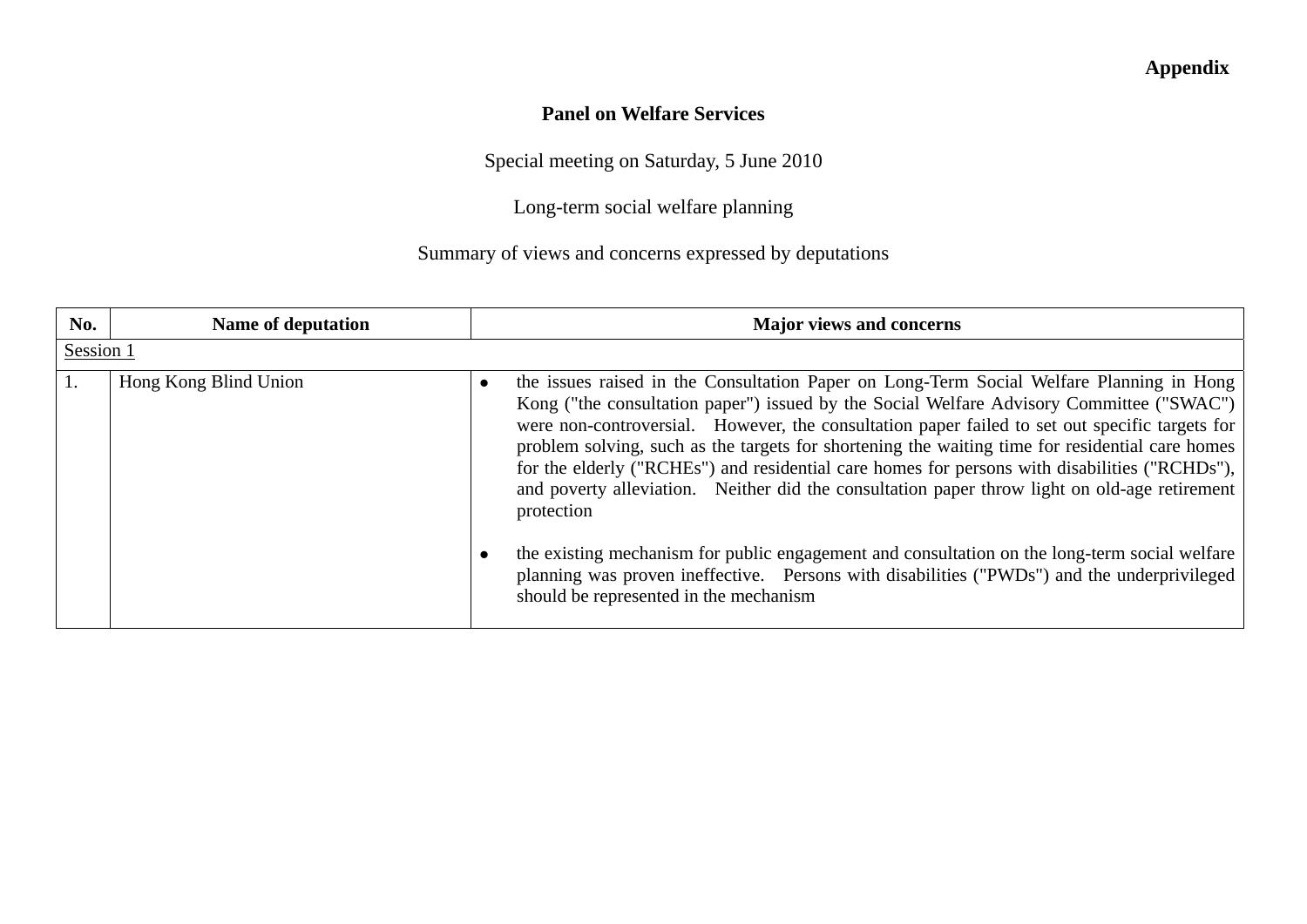| No. | <b>Name of deputation</b>                                                  | <b>Major views and concerns</b>                                                                                                                                                                                                                                                                                                                                                                                                                                                                                                                                                                                                                                                                                                                                                                                                                                                |
|-----|----------------------------------------------------------------------------|--------------------------------------------------------------------------------------------------------------------------------------------------------------------------------------------------------------------------------------------------------------------------------------------------------------------------------------------------------------------------------------------------------------------------------------------------------------------------------------------------------------------------------------------------------------------------------------------------------------------------------------------------------------------------------------------------------------------------------------------------------------------------------------------------------------------------------------------------------------------------------|
| 2.  | Kong<br>Women<br>Development<br>Hong<br>Association                        | raised no objection to the strategic directions for planning and provision of welfare services as<br>$\bullet$<br>set out in the consultation paper<br>although additional resources had been deployed for launching various pilot schemes under the<br>welfare programmes, preventive services were left out from the pilot schemes<br>while the Community Investment and Inclusion Fund was established in 2002 to provide seed<br>money to support collaborative projects between community projects and the private sector, the<br>Administration had not allocated adequate resources to non-subvented non-governmental<br>organisations ("NGOs") for taking part in promoting the concept of social investment<br>urged the Government to acknowledge the contribution of non-subvented NGOs and allocate<br>more resources to these organisations for service provision |
| 3.  | Association for the Right of the Elderly                                   | the absence of representatives of the Administration in attendance of the consultation sessions<br>$\bullet$<br>held by SWAC and the Panel meeting evidenced a lack of commitment and evasion of<br>responsibility of the Administration to map out a long-term plan for welfare services<br>the consultation paper lacked of policy directions for provision of welfare services and targets<br>for achievement<br>the Government should consider establishing a database on welfare-related statistics for<br>planning purpose and introducing a corporate responsibility tax                                                                                                                                                                                                                                                                                                |
| 4.  | Hong Kong Social Workers Association<br>[LC Paper No. CB(2)1721/09-10(01)] | the consultation paper should invite public views on the policy directions and mechanism for<br>$\bullet$<br>service planning<br>extensive consultation in respect of the consultation paper should be conducted to solicit views<br>from service users and the stakeholders<br>the planning mechanism for service provision should be flexibly adjustable to the changing<br>needs of the community                                                                                                                                                                                                                                                                                                                                                                                                                                                                           |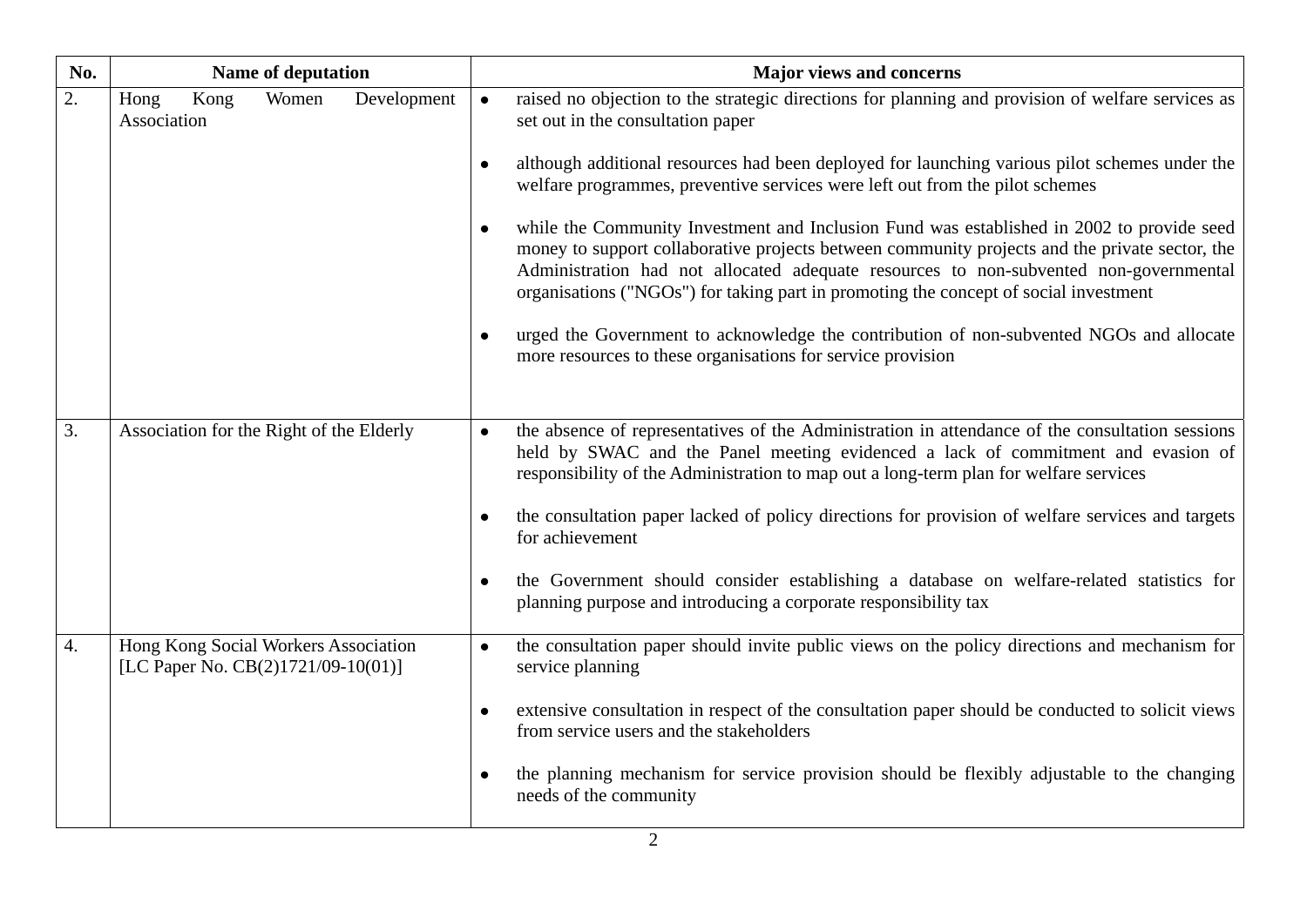| No. | <b>Name of deputation</b>                                                                                          | <b>Major views and concerns</b>                                                                                                                                                                                                                                                                                                                                                                                                                                                                                                                                                                          |
|-----|--------------------------------------------------------------------------------------------------------------------|----------------------------------------------------------------------------------------------------------------------------------------------------------------------------------------------------------------------------------------------------------------------------------------------------------------------------------------------------------------------------------------------------------------------------------------------------------------------------------------------------------------------------------------------------------------------------------------------------------|
| 5.  | The Hong Kong Federation of Trade Unions,<br><b>Social Affairs Committee</b><br>[LC Paper No. CB(2)1733/09-10(01)] | the Government should widely consult the welfare sector, service users and the relevant<br>$\bullet$<br>stakeholders on the consultation document with a view to formulating the long-term and<br>sustainable services to meet the welfare needs<br>the Government should consider the proposals put forward in the submission, including (i)<br>addressing the problem of working poverty by creating more jobs; (ii) implementing the<br>universal retirement protection scheme; (iii) providing an income supplement to poor elders;<br>and (iv) extending the portability of social security schemes |
| 6.  | Concerning CSSA Review Alliance                                                                                    | the Government should study how to provide specific assistance to help the disadvantaged, in<br>particular the Comprehensive Social Security Assistance ("CSSA") recipients to move from<br>welfare to self-reliance                                                                                                                                                                                                                                                                                                                                                                                     |
| 7.  | <b>CSSA Concern Group</b>                                                                                          | opined that in promoting tripartite partnerships and collaboration among the Government,<br>$\bullet$<br>NGOs and the business sector, undue emphasis was placed from the perspective of the business<br>sector, and thereby the needs of the disadvantaged could not be fully addressed                                                                                                                                                                                                                                                                                                                 |
| 8.  | Hong Kong Policy Viewers<br>[LC Paper No. CB(2)1691/09-10(01)]                                                     | the consultation exercise should be led by the Government, instead of SWAC which was an<br>$\bullet$<br>advisory body<br>the consultation period should be extended to allow wider public engagement in the light of its<br>implications on the welfare sector<br>the Government should take the opportunity to examine its mission and values underpinning the<br>social welfare policy                                                                                                                                                                                                                 |
| 9.  | Staff Union of Mental Health Association of<br>Hong Kong<br>[LC Paper No. CB(2)1691/09-10(02)]                     | the consultation paper lacked of a blueprint, timetable and work plan for the long-term social<br>welfare planning, nor putting forward proposal to promote the welfare needs of PWDs<br>the Government should set up an independent committee comprising representatives from the<br>relevant bureaux and departments to review the welfare system and examine the directions for<br>the long-term social welfare planning                                                                                                                                                                              |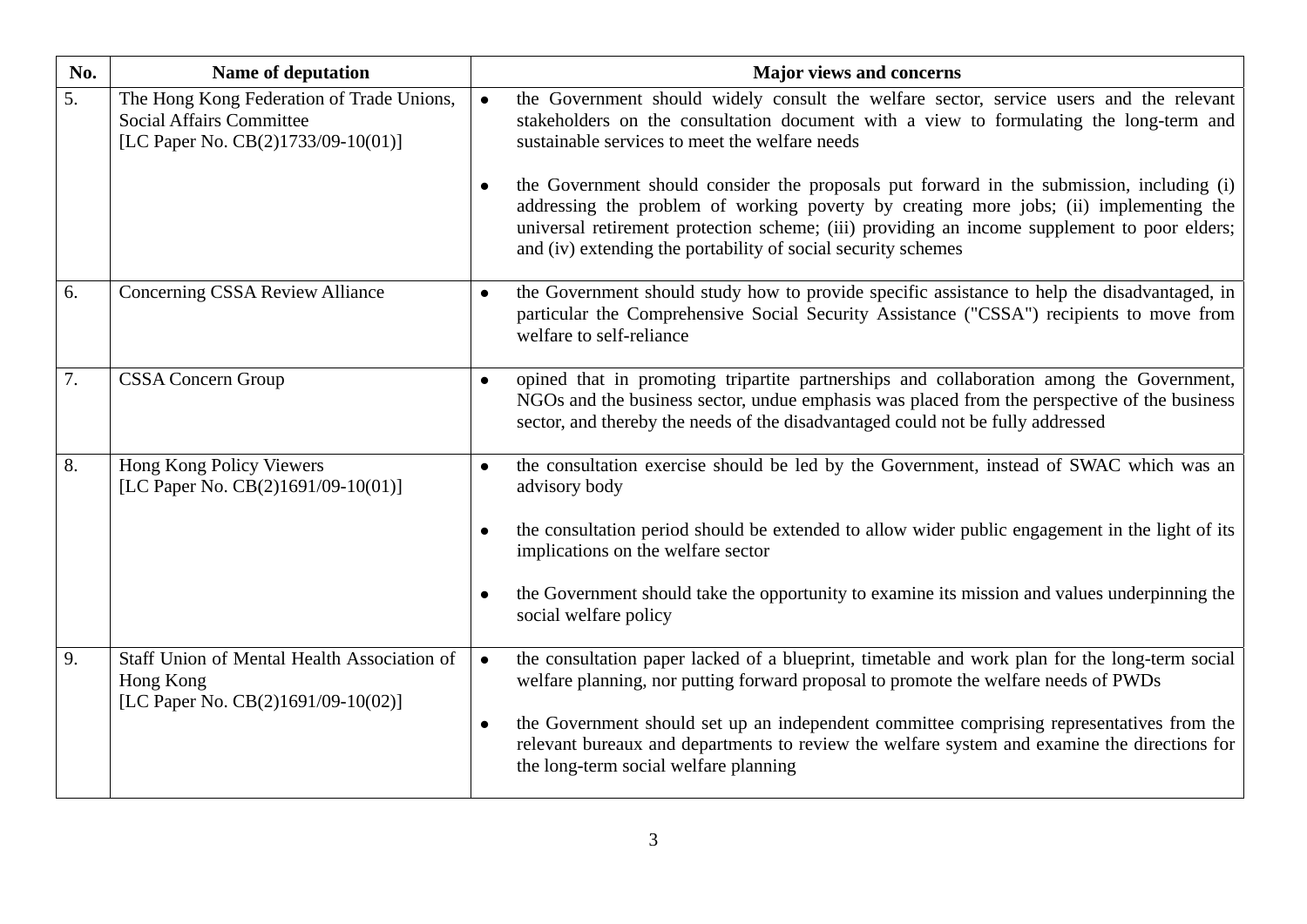| No. | Name of deputation                                                                                 | <b>Major views and concerns</b>                                                                                                                                                                                                                                                                                                                                                                                                                                                                                                                                                                    |
|-----|----------------------------------------------------------------------------------------------------|----------------------------------------------------------------------------------------------------------------------------------------------------------------------------------------------------------------------------------------------------------------------------------------------------------------------------------------------------------------------------------------------------------------------------------------------------------------------------------------------------------------------------------------------------------------------------------------------------|
| 10. | The Forthright Caucus<br>[LC Paper No. CB(2)1721/09-10(02)]                                        | it was given an impression that the Government was not prepared to devise a long-term<br>$\bullet$<br>planning of welfare services as the consultation paper did not set out any concrete proposals<br>the consultation paper was directive in taking forward the user pays principle in promoting<br>$\bullet$<br>shared responsibility<br>the Government should advise on its way forward after the completion of the consultation<br>exercise                                                                                                                                                   |
| 11. | Frontline Welfare Employees' Union<br>[LC Paper No. CB(2)1733/09-10(02)]                           | the general principles and strategic directions for provision of welfare services set out in the<br>$\bullet$<br>consultation paper were unacceptable as they deviated from the fundamental values of social<br>welfare, in particular the introduction of user pays principle and the participation of the business<br>sector in welfare service provision<br>SWAC should put on hold the consultation paper, and conduct a fresh consultation with full<br>participation of service users and the welfare sector to map out the long-term plan for welfare<br>services that met the social needs |
| 12. | 爭取資助院舍聯席<br>[LC Paper No. CB(2)1721/09-10(03)]                                                     | the provision of social welfare should be planned in accordance with the needs of the society.<br>The consultation should shed light on the long-term planning on the provision of RCHEs and<br>RCHDs, provision of assistance to family carers of PWDs, etc<br>it was Government's responsibility to provide welfare services to the disadvantaged, and<br>therefore it opposed to the introduction of the user pays principle for welfare services<br>the consultation period should also be extended to allow wider participation of the stakeholders<br>in the consultation exercise           |
| 13. | Ms YU Sau-chu, MH, JP,<br>member of Sha Tin District Council<br>[LC Paper No. CB(2)1733/09-10(03)] | the Government should acknowledge the contribution of non-subvented NGOs and actively<br>$\bullet$<br>engage these organisations in the provision of welfare services<br>the Government should allocate more resources for preventive services<br>$\bullet$                                                                                                                                                                                                                                                                                                                                        |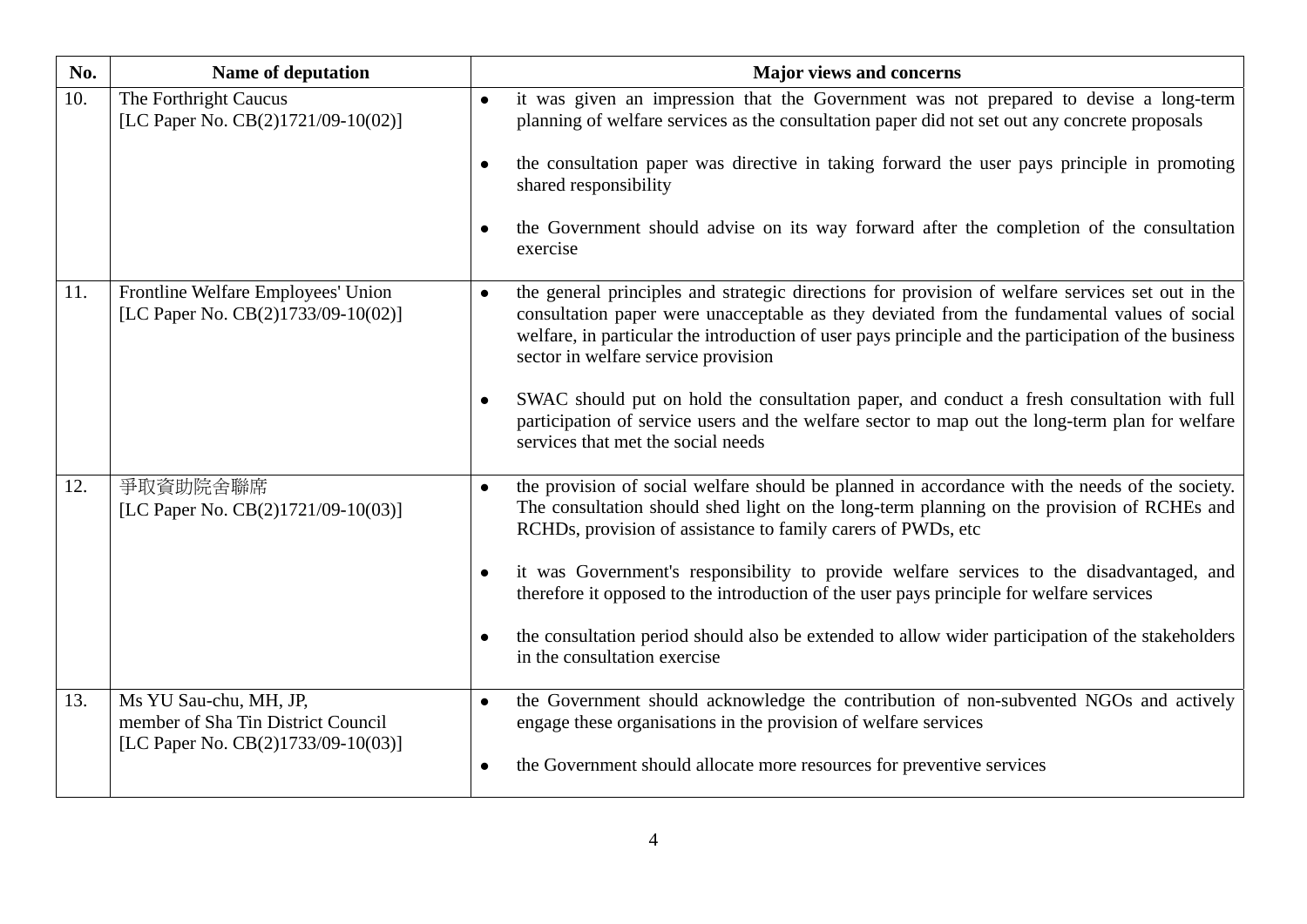| No. | <b>Name of deputation</b>                                                     | <b>Major views and concerns</b>                                                                                                                                                                                                                                                                                                                                                                                                                                                                                                                                                                                                                                                                                                                              |
|-----|-------------------------------------------------------------------------------|--------------------------------------------------------------------------------------------------------------------------------------------------------------------------------------------------------------------------------------------------------------------------------------------------------------------------------------------------------------------------------------------------------------------------------------------------------------------------------------------------------------------------------------------------------------------------------------------------------------------------------------------------------------------------------------------------------------------------------------------------------------|
| 14. | Anti "False Harmony" Alliance<br>[LC Paper No. CB(2)1721/09-10(04)]           | SWAC should call the consultation to a halt. Instead, the long-term social welfare planning<br>$\bullet$<br>should be conducted in the form of a White Paper and spearheaded by the Labour and Welfare<br>Bureau ("LWB")                                                                                                                                                                                                                                                                                                                                                                                                                                                                                                                                     |
| 15. | 高官良心監察組                                                                       | expressed regret that the Secretary for Labour and Welfare ("SLW") did not attend the meeting<br>$\bullet$<br>to receive and respond to views raised by deputations<br>calling on the Administration to fully understand the difficulties faced by the poor elderly,<br>PWDs and low-income workers                                                                                                                                                                                                                                                                                                                                                                                                                                                          |
| 16. | Concern Group for Women Poverty<br>[LC Paper No. CB(2)1721/09-10(05)]         | the consultation paper had yet to set out concrete proposals to deal with the problems and<br>$\bullet$<br>difficulties of the disadvantaged, e.g. proposal to conduct a comprehensive review of the CSSA<br>Scheme<br>expressed regret that no representative of the Administration had attended the meeting to<br>receive deputations' views                                                                                                                                                                                                                                                                                                                                                                                                               |
| 17. | The Hong Kong Council of Social Service<br>[LC Paper No. CB(2)1733/09-10(04)] | the strategic directions for the long-term planning and provisions of welfare services should be<br>drawn up with due regard to the welfare needs of the disadvantaged, social investment, and<br>social development, together with the relevant roadmap and implementation timetable<br>the Government should kickoff the study on the long-term financing of welfare services such<br>that the welfare system would be affordable<br>the Government should set out specific targets and priorities for welfare services in the next 10<br>years<br>the Administration should commence the social welfare planning mechanism as promulgated<br>when implementing the Lump Sum Grant subvention system in 2001<br>the consultation period should be extended |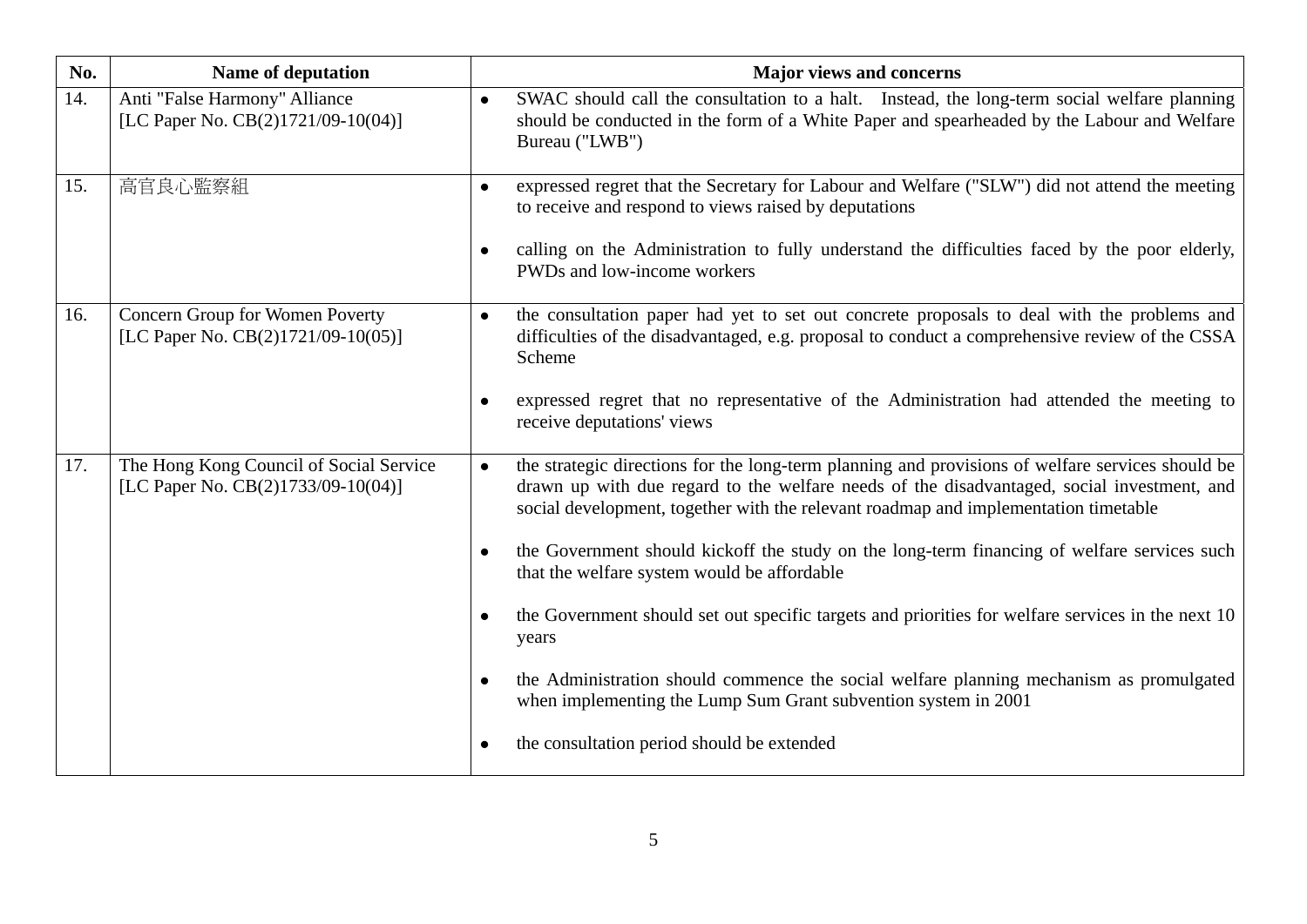| No.       | <b>Name of deputation</b>                                                   | <b>Major views and concerns</b>                                                                                                                                                                                                                                                                                                                                                                   |
|-----------|-----------------------------------------------------------------------------|---------------------------------------------------------------------------------------------------------------------------------------------------------------------------------------------------------------------------------------------------------------------------------------------------------------------------------------------------------------------------------------------------|
| 18.       | Chinese Grey Power<br>[LC Paper No. CB(2)1733/09-10(06)]                    | the Administration should introduce a universal retirement protection scheme and review the<br>$\bullet$<br>CSSA Scheme expeditiously in the light of the ageing population                                                                                                                                                                                                                       |
| 19.       | <b>Labour Rights Commune</b><br>[LC Paper No. CB(2)1733/09-10(07)]          | expressed disappointment that no representative from the Administration had attended the<br>$\bullet$<br>meeting to receive and respond to the views of deputations<br>the Administration should implement a universal retirement protection scheme, review the<br>offsetting arrangements under the Mandatory Provident Fund Schemes, and set the statutory<br>hourly minimum wage level at \$33 |
| 20.       | Residents'<br>Kwai<br>Chung<br>Estate<br>Right<br>Concern Group             | expressed concern about the financial difficulties and medical problems faced by the poor<br>elderly<br>the Administration should introduce a universal retirement protection scheme in the light of the<br>financial problems faced by the poor elderly and the underprivileged                                                                                                                  |
| 21.       | <b>Grassroots Development Centre</b><br>[LC Paper No. CB(2)1733/09-10(05)]  | expressed concern about the financial difficulties faced by the poor elderly<br>$\bullet$<br>the Administration should introduce a universal retirement protection scheme and enhance the<br>residential care services for the elderly                                                                                                                                                            |
| Session 2 |                                                                             |                                                                                                                                                                                                                                                                                                                                                                                                   |
| 22.       | 西營盤住屋權益關注組<br>[LC Paper No. CB(2)1721/09-10(07)]                            | the Administration should enhance the Neighbourhood Community Development Level Project<br>$\bullet$<br>teams so that they could render specific assistance to residents                                                                                                                                                                                                                          |
| 23.       | <b>Alliance for Universal Pension</b><br>[LC Paper No. CB(2)1733/09-10(08)] | expressed regret and dissatisfaction that SLW did not attend the meeting to receive views of<br>$\bullet$<br>deputations<br>instead of promoting tripartite partnerships in the long-term development of the welfare system,<br>the Administration should formulate long-term social welfare planning for the ageing<br>population and implement a universal retirement protection scheme         |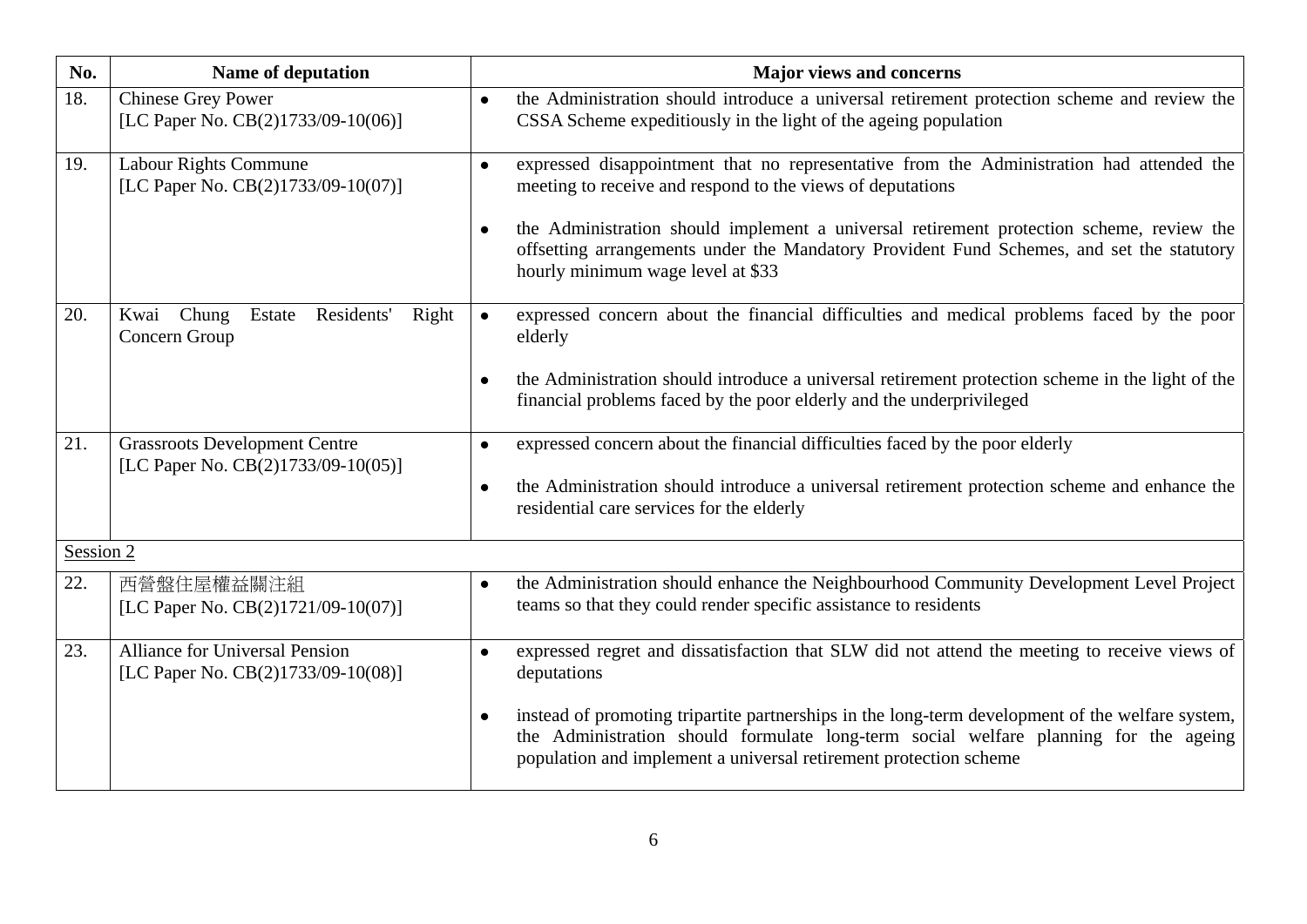| No. | Name of deputation                                                            | <b>Major views and concerns</b>                                                                                                                                                                                                                                                                                    |
|-----|-------------------------------------------------------------------------------|--------------------------------------------------------------------------------------------------------------------------------------------------------------------------------------------------------------------------------------------------------------------------------------------------------------------|
| 24. | Sham Shui Po Community Association<br>[LC Paper No. CB(2)1733/09-10(09)]      | the safety net was inadequate to protect the welfare and well-being of the disadvantaged, the<br>$\bullet$<br>low-income group and the elderly;<br>the Government should review the elderly policy, such as requirement for the elderly to apply<br>for CSSA on a household basis and the provision of RCHE places |
|     |                                                                               |                                                                                                                                                                                                                                                                                                                    |
| 25. | Youth Assistant for the Underprivileged<br>[LC Paper No. CB(2)1733/09-10(10)] | the Government should review the work and services for the youth and formulate an overall<br>$\bullet$<br>policy on youth matters                                                                                                                                                                                  |
|     |                                                                               | the Government should enhance communications with the youth and engage the youth in the<br>work of the Commission on Youth                                                                                                                                                                                         |
| 26. | Labour-welfare Group of Democratic Party                                      | expressed disappointment that no representative from the Administration had attended the<br>$\bullet$<br>meeting to receive views on the long-term welfare planning                                                                                                                                                |
|     |                                                                               | the Government should set out clearly its role and responsibility in formulating the long-term<br>social welfare planning and provision of welfare services                                                                                                                                                        |
|     |                                                                               | apart from setting out the guiding principles and directions for the long-term social welfare<br>planning, the Government should put forward concrete implementation measures in the<br>consultation paper                                                                                                         |
|     |                                                                               | in addition to the long-term social welfare planning, the Government should draw up an annual<br>plan for provision of welfare services as well as a medium-term development plan                                                                                                                                  |
| 27. | The Association of Parents of the Severely<br><b>Mentally Handicapped</b>     | considered that the four consultation sessions held by SWAC were far from adequate, SWAC<br>$\bullet$<br>should enhance users' participation in the consultation process                                                                                                                                           |
|     | [LC Paper No. CB(2)1721/09-10(06)]                                            | the rights of PWDs and the elderly should not be neglected in formulating the long-term social<br>welfare planning                                                                                                                                                                                                 |
|     |                                                                               | the Government should also formulate short and medium-term social welfare planning                                                                                                                                                                                                                                 |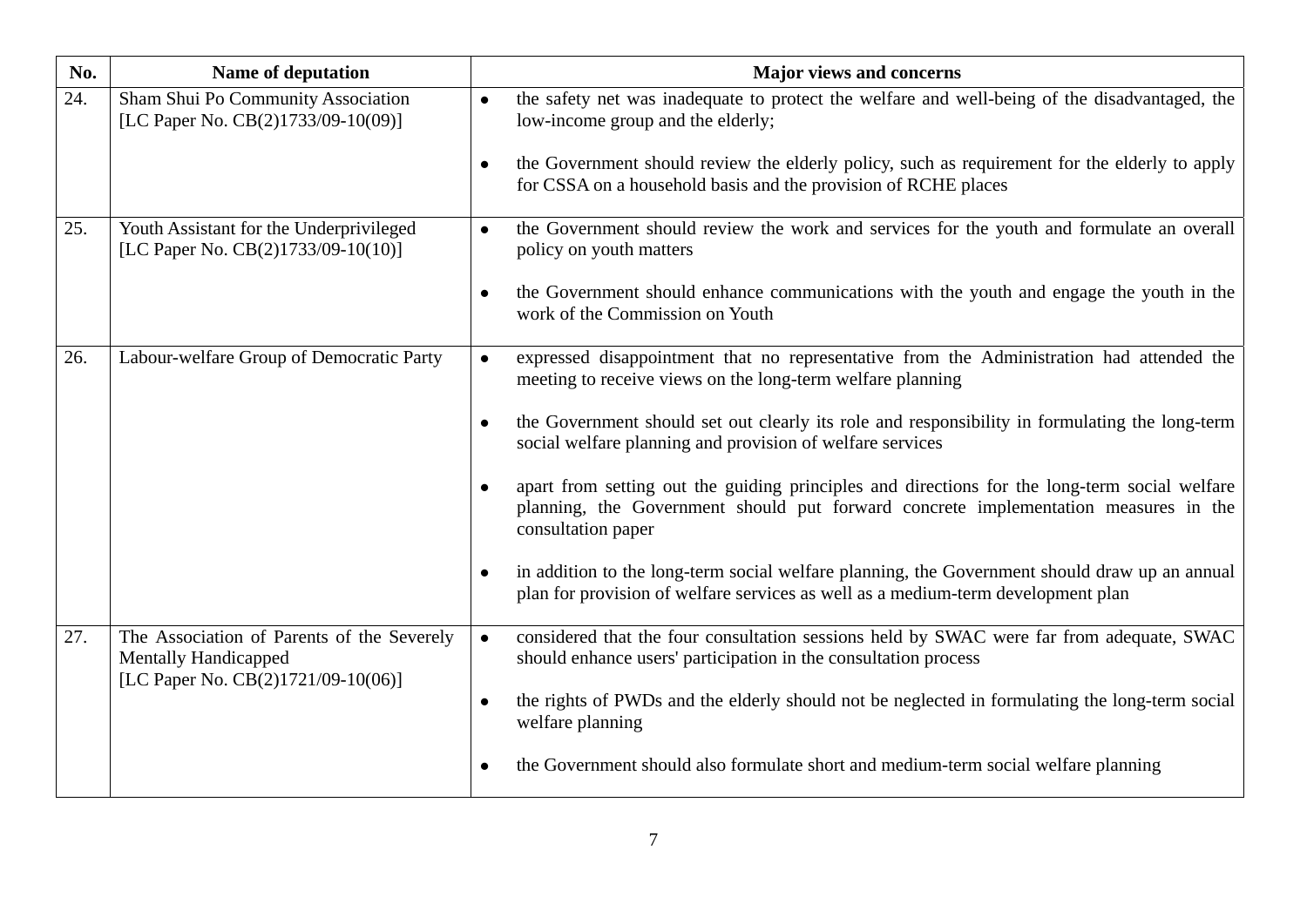| No. | Name of deputation                                                         | <b>Major views and concerns</b>                                                                                                                                                                                                                                                                                                                                                                      |
|-----|----------------------------------------------------------------------------|------------------------------------------------------------------------------------------------------------------------------------------------------------------------------------------------------------------------------------------------------------------------------------------------------------------------------------------------------------------------------------------------------|
| 28. | Civic Party                                                                | cast doubt about the sincerity of the Government in formulating a long-term social welfare<br>$\bullet$<br>planning having regard to the fact that no representative from the Administration had attended<br>the consultation sessions to receive views from the welfare sector and stakeholders<br>urged for conducting a territory-wide public consultation on the consultation paper<br>$\bullet$ |
|     |                                                                            |                                                                                                                                                                                                                                                                                                                                                                                                      |
| 29. | Government Mod 1 Staff General Union<br>[LC Paper No. CB(2)1649/09-10(03)] | strongly urged the Government to implement a universal retirement protection scheme and<br>$\bullet$<br>provide subsidies to low-income groups as soon as practicable                                                                                                                                                                                                                                |
|     |                                                                            | opposed to privatization of the provision of social welfare services                                                                                                                                                                                                                                                                                                                                 |
|     |                                                                            | considered that the existing funding and resource allocation mechanism for welfare services<br>was due for an overhaul                                                                                                                                                                                                                                                                               |
| 30. | The Concerned Group of Small Welfare<br>Agencies                           | the consultation exercise was incomplete as it failed to put forward concrete proposals in<br>specific service areas for consultation                                                                                                                                                                                                                                                                |
|     |                                                                            | the long-term social welfare planning exercise should be led by the Government                                                                                                                                                                                                                                                                                                                       |
|     |                                                                            | the adoption of five-year plan and ten-year plan mechanisms were important for effective<br>long-term social welfare planning                                                                                                                                                                                                                                                                        |
| 31. | The Church of United Brethren in Christ                                    | as the consultation paper set out the guiding principles and strategic directions for future<br>planning, it departed from the public expectations for an overhaul of the inadequacies of<br>existing services and the formulation of the long-term plan for service provision and resource<br>allocation in specific areas                                                                          |
|     |                                                                            | SWAC should also look into the role of the Government in the provision of welfare services and<br>the collaboration among different bureaux in formulating the long-term social welfare planning                                                                                                                                                                                                     |
|     |                                                                            | urged members to monitor closely the Administration in implementing the recommendations of<br><b>SWAC</b>                                                                                                                                                                                                                                                                                            |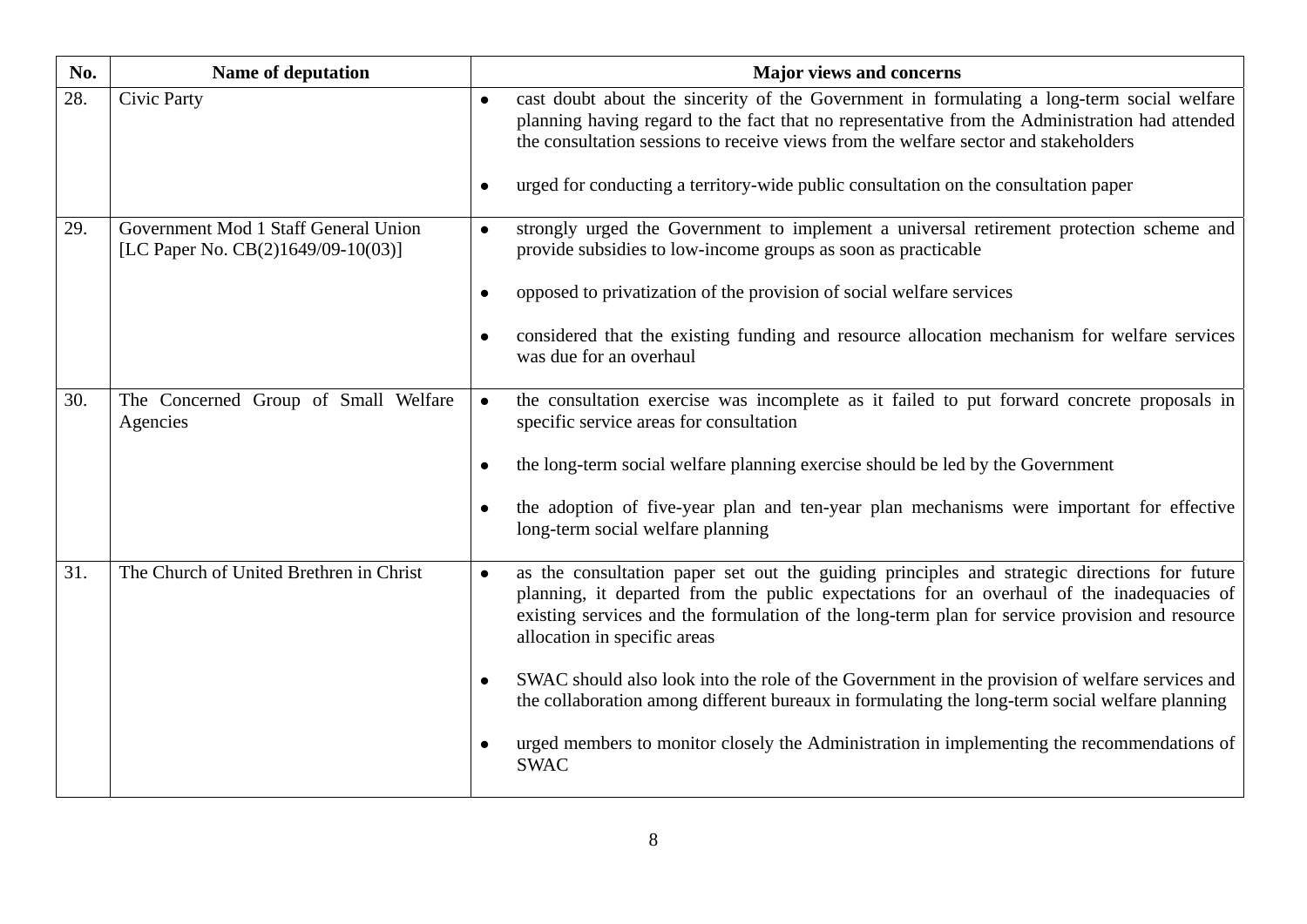| No. | <b>Name of deputation</b>                                                                                 | <b>Major views and concerns</b>                                                                                                                                                                                                                                                                                                                                                                                                                                                                                                                                                                                                                                                                                                                                                                |
|-----|-----------------------------------------------------------------------------------------------------------|------------------------------------------------------------------------------------------------------------------------------------------------------------------------------------------------------------------------------------------------------------------------------------------------------------------------------------------------------------------------------------------------------------------------------------------------------------------------------------------------------------------------------------------------------------------------------------------------------------------------------------------------------------------------------------------------------------------------------------------------------------------------------------------------|
| 32. | Ageneration<br>[LC Paper No. CB(2)1733/09-10(11)]                                                         | the Government had yet to demonstrate its commitment in the long-term provision of welfare<br>$\bullet$<br>services<br>concerned about the proposal of introducing the user pays principle in respect of welfare<br>services<br>the consultation paper failed to examine the underlying problems and difficulties faced by the<br>disadvantaged, not to mention making recommendations and introducing measures to address<br>the problems                                                                                                                                                                                                                                                                                                                                                     |
| 33. | <b>COURTYARD</b> - Mutual Support Network<br>among Self-help Groups<br>[LC Paper No. CB(2)1733/09-10(12)] | expressed regret that no representative from the Administration had attended the meeting to<br>receive and respond to various issues of concern raised by members and deputations, and hence<br>showing a lack of commitment in drawing up a long-term plan for welfare services<br>cast doubt as to whether and how SWAC would devise a blueprint for the long-term social<br>welfare planning in Hong Kong simply based on the views collected from the four consultation<br>sessions, which lacked of participation of frontline welfare staff and service users<br>SWAC should shelve the consultation exercise, given that this should be led by LWB. Public<br>views on the long-term social welfare planning should be solicited by the promulgation of a<br>White Paper or Green Paper |
| 34. | The Hong Kong Joint Council of Parents of<br>the Mentally Handicapped                                     | the provision of welfare services had been taking a retrograde step since the implementation of<br>the Lump Sum Grant subvention system<br>the 4-month consultation period was too short and should be extended<br>$\bullet$                                                                                                                                                                                                                                                                                                                                                                                                                                                                                                                                                                   |
| 35. | Catholic Diocese of Hong Kong, Diocesan<br>Pastoral Centre for Workers (NT)                               | concerned about a change in the philosophy underpinning the provision of welfare services by<br>introducing the user pays principle<br>the Government should demonstrate its commitment and responsibility in providing welfare<br>$\bullet$<br>services for the disadvantaged and safeguarding individual welfare rights                                                                                                                                                                                                                                                                                                                                                                                                                                                                      |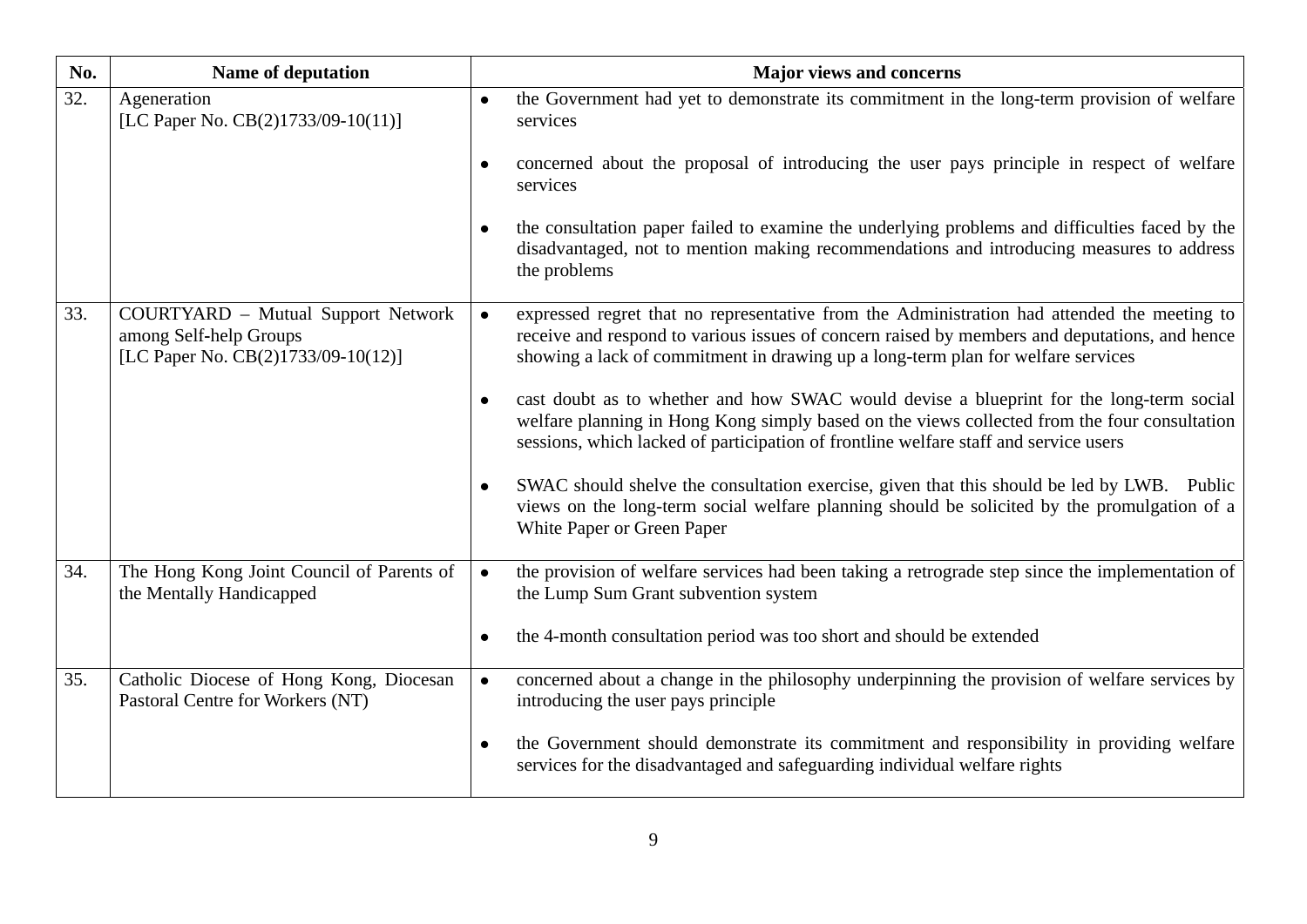| No. | Name of deputation                                                         | <b>Major views and concerns</b>                                                                                                                                                                                                                                                                                                                                                                                                                                                                                                |
|-----|----------------------------------------------------------------------------|--------------------------------------------------------------------------------------------------------------------------------------------------------------------------------------------------------------------------------------------------------------------------------------------------------------------------------------------------------------------------------------------------------------------------------------------------------------------------------------------------------------------------------|
| 36. | <b>Evangelical Embassy</b>                                                 | considered that the existing welfare services being provided to the underprivileged were<br>$\bullet$<br>insufficient and that the user pays principles would aggravate the burden on the service users<br>the Government had yet to state clearly its role and commitment in the long-term social welfare<br>planning in the consultation exercise<br>opposed to the strategic directions set out in the consultation paper                                                                                                   |
|     |                                                                            |                                                                                                                                                                                                                                                                                                                                                                                                                                                                                                                                |
| 37. | North District Employment Concern Group                                    | strongly opposed to the introduction of the user pays principle set out in the consultation paper<br>$\bullet$                                                                                                                                                                                                                                                                                                                                                                                                                 |
| 38. | Hong Kong Human Rights Monitor                                             | the direction for the long-term social welfare planning in Hong Kong should be consistent with<br>$\bullet$<br>the international conventions on human rights<br>cast doubt about the independence of SWAC in conducting the consultation study as members<br>$\bullet$<br>of SWAC were appointed by the Chief Executive<br>considered that the long-term social welfare planning exercise should be led by the Government<br>rather than SWAC. Specifically, an inter-bureaux working group should be formed in this<br>regard |
| 39. | Hong Kong Association for Parents of<br>Persons with Physical Disabilities | the consultation paper failed to address the welfare needs of PWDs<br>$\bullet$<br>the Government should review the requirement for PWDs to apply for CSSA on a household<br>$\bullet$<br>basis and the eligibility for Disability Allowance                                                                                                                                                                                                                                                                                   |
| 40. | 誰是政棍」監察研究小組                                                                | the Government should review the eligibility criteria for CSSA payments<br>$\bullet$<br>the consultation paper failed to address the Government's resource allocation process in respect<br>of social welfare planning                                                                                                                                                                                                                                                                                                         |
| 41. | Community Care and<br>Nursing<br>Home<br><b>Workers General Union</b>      | expressed grave concern that some service users could not access specific welfare services for<br>$\bullet$<br>not being able to meet the relevant fees in the event that the user pays principle was adopted                                                                                                                                                                                                                                                                                                                  |